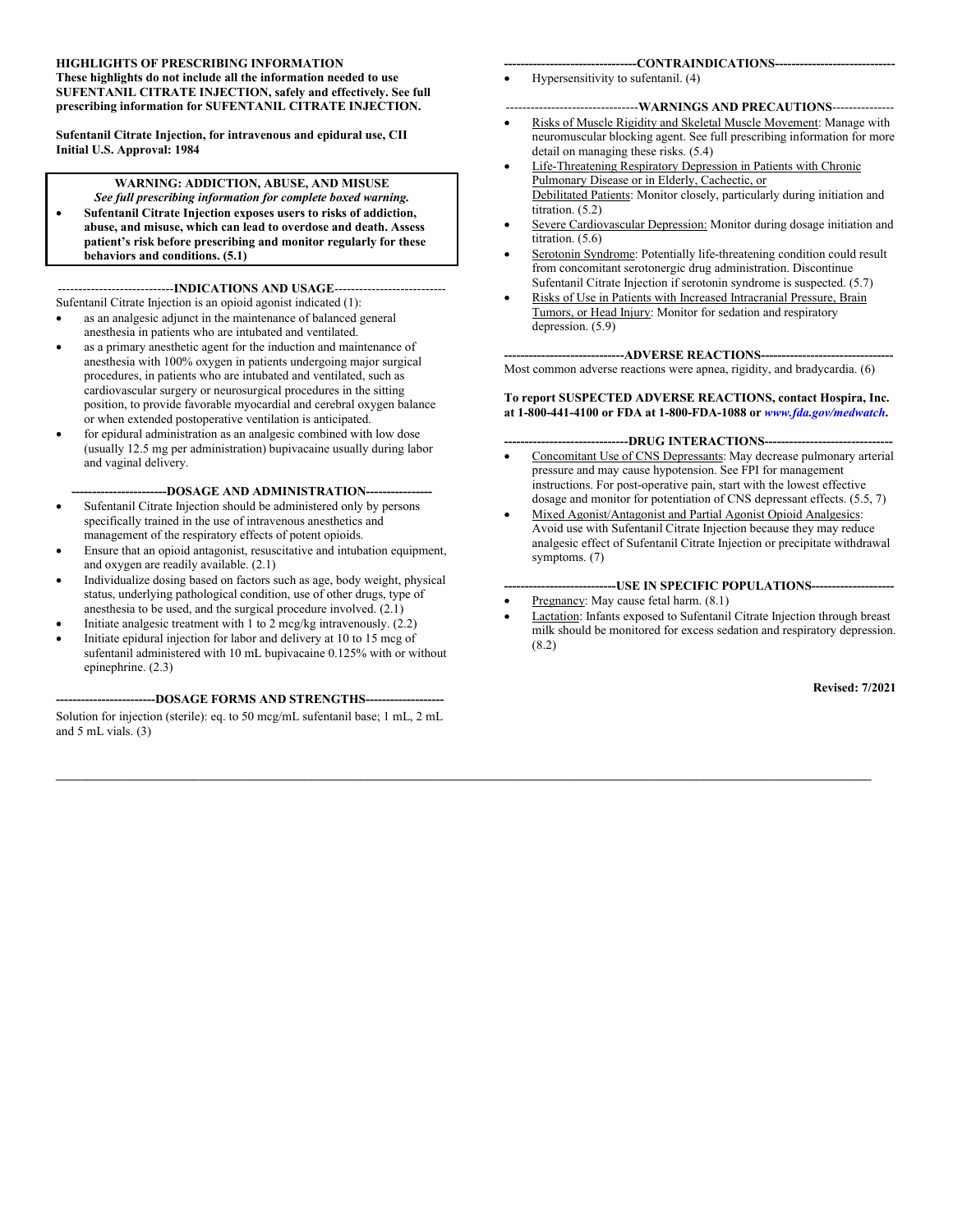#### **FULL PRESCRIBING INFORMATION: CONTENTS\***

#### **WARNING: ADDICTION, ABUSE, AND MISUSE**

- **1 INDICATIONS AND USAGE**
- **2 DOSAGE AND ADMINISTRATION**
	- 2.1 Important Dosage and Administration Instructions
	- 2.2 Intravenous use
	- 2.3 Epidural Use in Labor and Delivery
- **3 DOSAGE FORMS AND STRENGTHS**
- **4 CONTRAINDICATIONS**

#### **5 WARNINGS AND PRECAUTIONS**

- 5.1 Addiction, Abuse, and Misuse
- 5.2 Life-Threatening Respiratory Depression
- 5.3 Risks of Concomitant Use or Discontinuation of Cytochrome P450 3A4 Inhibitors and Inducers
- 5.4 Risks of Muscle Rigidity and Skeletal Muscle Movement
- 5.5 Risks from Concomitant Use with Benzodiazepines or Other CNS Depressants
- 5.6 Severe Cardiovascular Depression
- 5.7 Serotonin Syndrome with Concomitant Use of Serotonergic Drugs
- 5.8 Risks due to Improper Epidural Injection
- 5.9 Risks of Use in Patients with Increased Intracranial Pressure, Brain Tumors, or Head Injury
- 5.10 Risks of Use in Patients with Gastrointestinal Conditions
- 5.11 Increased Risk of Seizures in Patients with Seizure Disorders
- 5.12 Risks of Driving and Operating Machinery

#### **6 ADVERSE REACTIONS**

6.1 Clinical Trials Experience

- 6.2 Postmarketing Experience
- **7 DRUG INTERACTIONS**
- **8 USE IN SPECIFIC POPULATIONS**
	- 8.1 Pregnancy
	- 8.2 Lactation<br>8.3 Females a
	- Females and Males of Reproductive Potential
	- 8.4 Pediatric Use<br>8.5 Geriatric Use
	- Geriatric Use
	- 8.6 Hepatic Impairment
	- 8.7 Renal Impairment
- **9 DRUG ABUSE AND DEPENDENCE**
	- 9.1 Controlled Substance
	- 9.2 Abuse
	- 9.3 Dependence
- **10 OVERDOSAGE**
- **11 DESCRIPTION**
- **12 CLINICAL PHARMACOLOGY**
	- 12.1 Mechanism of Action
	- 12.2 Pharmacodynamics
	- 12.3 Pharmacokinetics
- **13 NONCLINICAL TOXICOLOGY**
	- 13.1 Carcinogenesis, Mutagenesis, Impairment of Fertility
- **14 CLINICAL STUDIES**
- **16 HOW SUPPLIED/STORAGE AND HANDLING**

\*Sections or subsections omitted from the full prescribing information are not listed.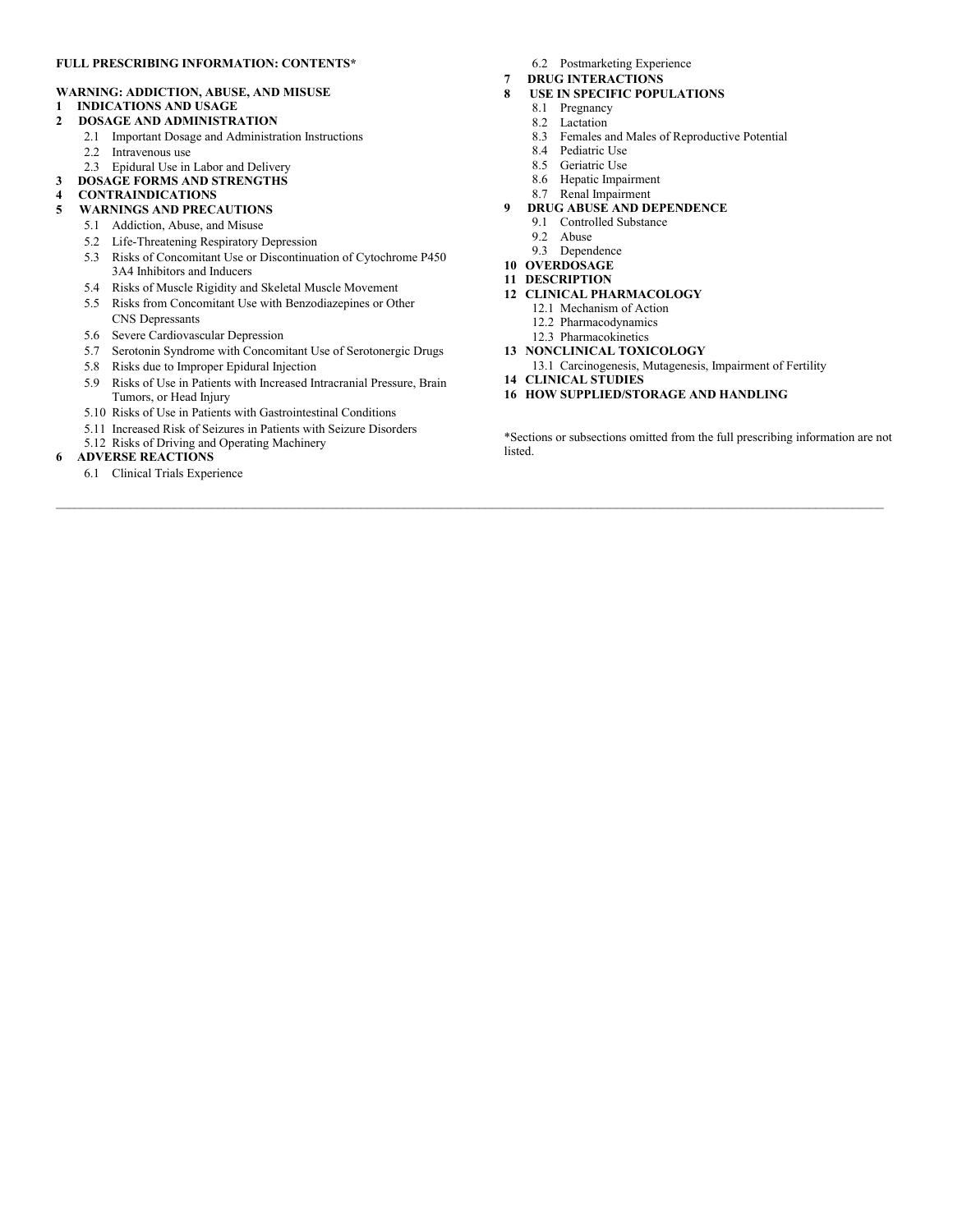## **FULL PRESCRIBING INFORMATION**

## **WARNING: ADDICTION, ABUSE, AND MISUSE**

*See full prescribing information for complete boxed warning***.**

**Sufentanil Citrate Injection exposes users to risks of addiction, abuse, and misuse, which can lead to overdose and death. Assess patient's risk before prescribing and monitor regularly for these behaviors and conditions. (5.1)**

## **1 INDICATIONS AND USAGE**

Sufentanil Citrate Injection is indicated for intravenous administration in adults and pediatric patients:

- as an analgesic adjunct in the maintenance of balanced general anesthesia in patients who are intubated and ventilated.
- as a primary anesthetic agent for the induction and maintenance of anesthesia with 100% oxygen in patients undergoing major surgical procedures, in patients who are intubated and ventilated, such as cardiovascular surgery or neurosurgical procedures in the sitting position, to provide favorable myocardial and cerebral oxygen balance or when extended postoperative ventilation is anticipated.

Sufentanil Citrate Injection is indicated for epidural administration:

as an analgesic combined with low dose (usually 12.5 mg per administration) bupivacaine usually during labor and vaginal delivery.

## **2 DOSAGE AND ADMINISTRATION**

## **2.1 Important Dosage and Administration Instructions**

Sufentanil Citrate Injection should be administered only by persons specifically trained in the use of intravenous or epidural anesthetics and management of the respiratory effects of potent opioids.

In patients administered high doses of Sufentanil Citrate Injection, it is essential that qualified personnel and adequate facilities are available for the management of postoperative respiratory depression.

For purposes of administering small volumes of Sufentanil Citrate Injection accurately, the use of a tuberculin syringe or equivalent is recommended.

- Ensure that an opioid antagonist, resuscitative and intubation equipment, and oxygen are readily available.
- Individualize dosage based on factors such as age, body weight, physical status, underlying pathological condition, use of other drugs, type of anesthesia to be used, and the surgical procedure involved.
- Monitor vital signs regularly.
- The selection of preanesthetic medications should be based upon the needs of the individual patient.
- The neuromuscular blocking agent selected should be compatible with the patient's condition, taking into account the hemodynamic effects of a particular muscle relaxant and the degree of skeletal muscle relaxation required.

As with other potent opioids, the respiratory depressant effect of sufentanil may persist longer than the measured analgesic effect. The total dose of all opioid agonists administered should be considered by the practitioner before ordering opioid analgesics during recovery from anesthesia.

If Sufentanil Citrate Injection is administered with a CNS depressant, become familiar with the properties of each drug, particularly each product's duration of action. In addition, when such a combination is used, fluids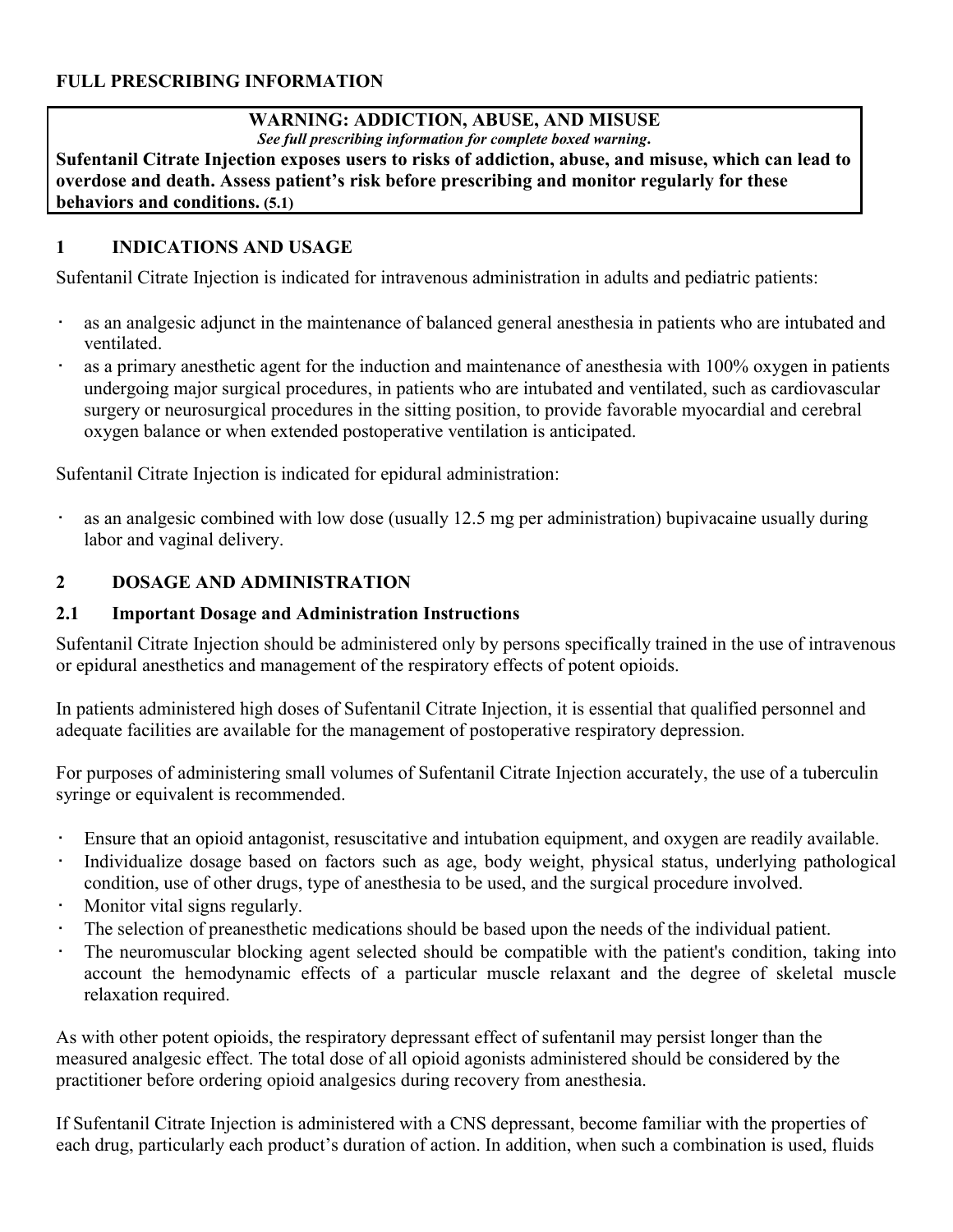and other countermeasures to manage hypotension should be available *[see Warnings and Precautions (5.5)]*.

Inspect parenteral drug products visually for particulate matter and discoloration prior to administration, whenever solution and container permit.

#### **2.2 Intravenous use**

Sufentanil Citrate may be administered intravenously by slow injection or infusion.

Adjunct to general anesthesia:

- Doses of up to 8 mcg/kg (see Table 1)
- Total Dosage Requirements of 1 mcg/kg/hr or less are recommended
- Dosage should be individualized and adjusted to remaining operative time anticipated.

## **Table 1: Adult Dosage Range Chart, Analgesic Component To General Anesthesia, Intravenous Use**

| <b>Total dosage</b>                                                                                                                                                                                                                                                                          | <b>Maintenance dosage</b>                                                                                                                                                                                                                                                                                                      |  |  |
|----------------------------------------------------------------------------------------------------------------------------------------------------------------------------------------------------------------------------------------------------------------------------------------------|--------------------------------------------------------------------------------------------------------------------------------------------------------------------------------------------------------------------------------------------------------------------------------------------------------------------------------|--|--|
| Duration of anesthesia 1 to 2 hours                                                                                                                                                                                                                                                          |                                                                                                                                                                                                                                                                                                                                |  |  |
| <b>Incremental or Infusion: 1 to 2 mcg/kg</b><br>Approximately 75% or more of total sufentanil dosage<br>may be administered prior to intubation by either slow<br>injection or infusion titrated to individual patient<br>response.                                                         | Incremental: 10 to 25 mcg $(0.2 \text{ to } 0.5 \text{ mL})$ may be<br>administered in increments as needed when movement<br>and/or changes in vital signs indicate surgical stress or<br>lightening of analgesia. Supplemental dosages should<br>be individualized and adjusted to remaining operative<br>time anticipated.   |  |  |
| Dosages in this range are generally administered with<br>nitrous oxide/oxygen in patients undergoing general<br>surgery in which endotracheal intubation and<br>mechanical ventilation are required.                                                                                         | Infusion: Intermittent or continuous infusion as<br>needed in response to signs of lightening of analgesia.<br>In absence of signs of lightening of analgesia, infusion<br>rates should always be adjusted downward until there<br>is some response to surgical stimulation.                                                   |  |  |
|                                                                                                                                                                                                                                                                                              | Maintenance infusion rates should be adjusted based<br>upon the induction dose of sufentanil so that the total<br>dose does not exceed 1 mcg/kg/hr of expected surgical<br>time.                                                                                                                                               |  |  |
| Duration of anesthesia 2 to 8 hours                                                                                                                                                                                                                                                          |                                                                                                                                                                                                                                                                                                                                |  |  |
| Incremental or Infusion: 2 to 8 mcg/kg<br>Approximately 75% or less of the total calculated<br>sufentanil dosage may be administered by slow<br>injection or infusion prior to intubation, titrated to<br>individual patient response.                                                       | Incremental: 10 to 50 mcg $(0.2 \text{ to } 1 \text{ mL})$ may be<br>administered in increments as needed when movement<br>and/or changes in vital signs indicate surgical stress or<br>lightening of analgesia. Supplemental dosages should<br>be individualized and adjusted to the remaining<br>operative time anticipated. |  |  |
| Dosages in this range are generally administered with<br>nitrous oxide/oxygen in patients undergoing more<br>complicated major surgical procedures in which<br>endotracheal intubation and mechanical ventilation are<br>required.<br>At dosages in this range, sufentanil has been shown to | Infusion: Intermittent or continuous infusion as<br>needed in response to signs of lightening of analgesia.<br>In the absence of signs of lightening of analgesia,<br>infusion rates should always be adjusted downward<br>until there is some response to surgical stimulation.                                               |  |  |
| provide some attenuation of sympathetic reflex                                                                                                                                                                                                                                               | Maintenance infusion rates should be adjusted based                                                                                                                                                                                                                                                                            |  |  |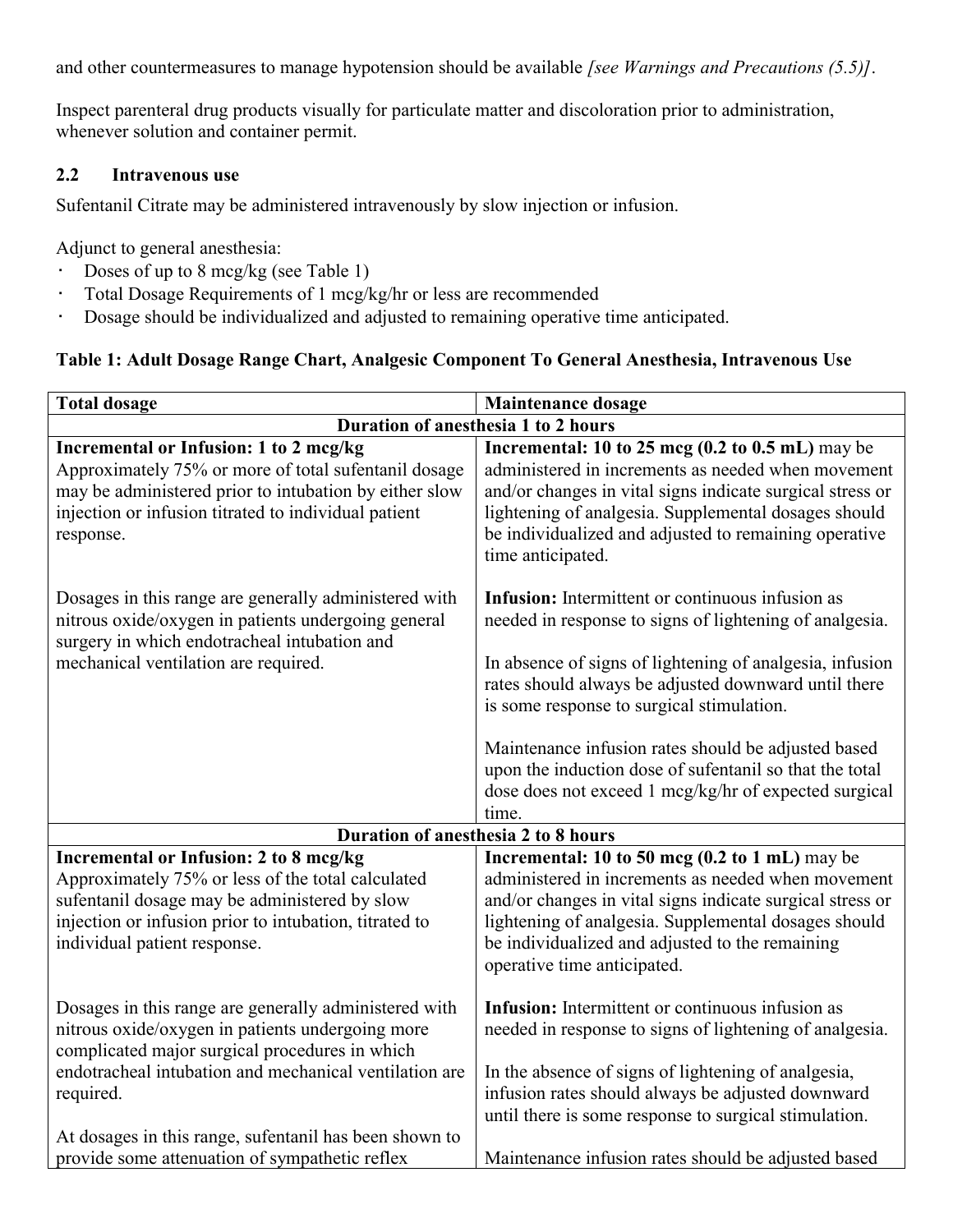| activity in response to surgical stimuli, provide   | upon the induction dose of sufentanil so that the total        |
|-----------------------------------------------------|----------------------------------------------------------------|
| hemodynamic stability, and provide relatively rapid | $\alpha$ dose does not exceed 1 mcg/kg/hr of expected surgical |
| recovery.                                           | time.                                                          |

Induction And Maintenance Of Anesthesia

- As the primary anesthetic agent: doses  $\geq 8$  mcg/kg (see Dosage Range Chart, Table 2).
- Dosage should be titrated to individual patient response
- In children less than 12 years of age undergoing cardiovascular surgery: 10 to 25 mcg/kg administered with 100% oxygen
	- o Supplemental dosages of up to 25 to 50 mcg are recommended for maintenance, based on response to initial dose and as determined by changes in vital signs indicating surgical stress or lightening of anesthesia.

| Incremental or Infusion: 8 to 30 mcg/kg                      | <b>Incremental:</b> Depending on the initial dose,         |
|--------------------------------------------------------------|------------------------------------------------------------|
| Generally administered as a slow injection, as an            | maintenance doses of $0.5$ to $10 \text{~mag/kg}$ may be   |
| infusion, or as an injection followed by an infusion.        | administered by slow injection in anticipation of          |
|                                                              | surgical stress such as incision, sternotomy or            |
| Sufentanil with 100% oxygen and a muscle relaxant            | cardiopulmonary bypass.                                    |
| has been found to produce sleep at dosages $\geq 8$ mcg/kg   |                                                            |
| and to maintain a deep level of anesthesia without the       | <b>Infusion:</b> Sufentanil citrate may be administered by |
| use of additional anesthetic agents. The addition of         | continuous or intermittent infusion as needed in           |
| N <sub>2</sub> O to these dosages will reduce systolic blood | response to signs of lightening of anesthesia.             |
| pressure. At dosages in this range of up to 25 mcg/kg,       |                                                            |
| catecholamine release is attenuated.                         | In the absence of lightening of anesthesia, infusion       |
|                                                              | rates should always be adjusted downward until there       |
| Dosages of 25 to 30 mcg/kg have been shown to block          | is some response to surgical stimulation.                  |
| sympathetic response including catecholamine release.        |                                                            |
|                                                              | The maintenance infusion rate for sufentanil should be     |
| High doses are indicated in patients undergoing major        | based upon the induction dose so that the total dose for   |
| surgical procedures, in which endotracheal intubation        | the procedure does not exceed 30 mcg/kg.                   |
| and mechanical ventilation are required, such as             |                                                            |
| cardiovascular surgery and neurosurgery in the sitting       |                                                            |
| position with maintenance of favorable myocardial            |                                                            |
| and cerebral oxygen balance.                                 |                                                            |
|                                                              |                                                            |
| Postoperative observation is essential and                   |                                                            |
| postoperative mechanical ventilation may be required         |                                                            |
| at the higher dosage range due to extended                   |                                                            |
| postoperative respiratory depression.                        |                                                            |
|                                                              |                                                            |

## **Table 2: Dosage Range Chart, Induction and Maintenance of Anesthesia, Intravenous Use**

## **2.3 Epidural Use in Labor and Delivery**

Proper placement of the needle or catheter in the epidural space should be verified before sufentanil citrate is injected to assure that unintentional intravascular or intrathecal administration does not occur. Unintentional intravascular injection of sufentanil could result in a potentially serious overdose, including acute truncal muscular rigidity and apnea. Unintentional intrathecal injection of the full sufentanil, bupivacaine epidural doses and volume could produce effects of high spinal anesthesia including prolonged paralysis and delayed recovery.

Sufentanil should be administered by slow injection. Respiration should be closely monitored following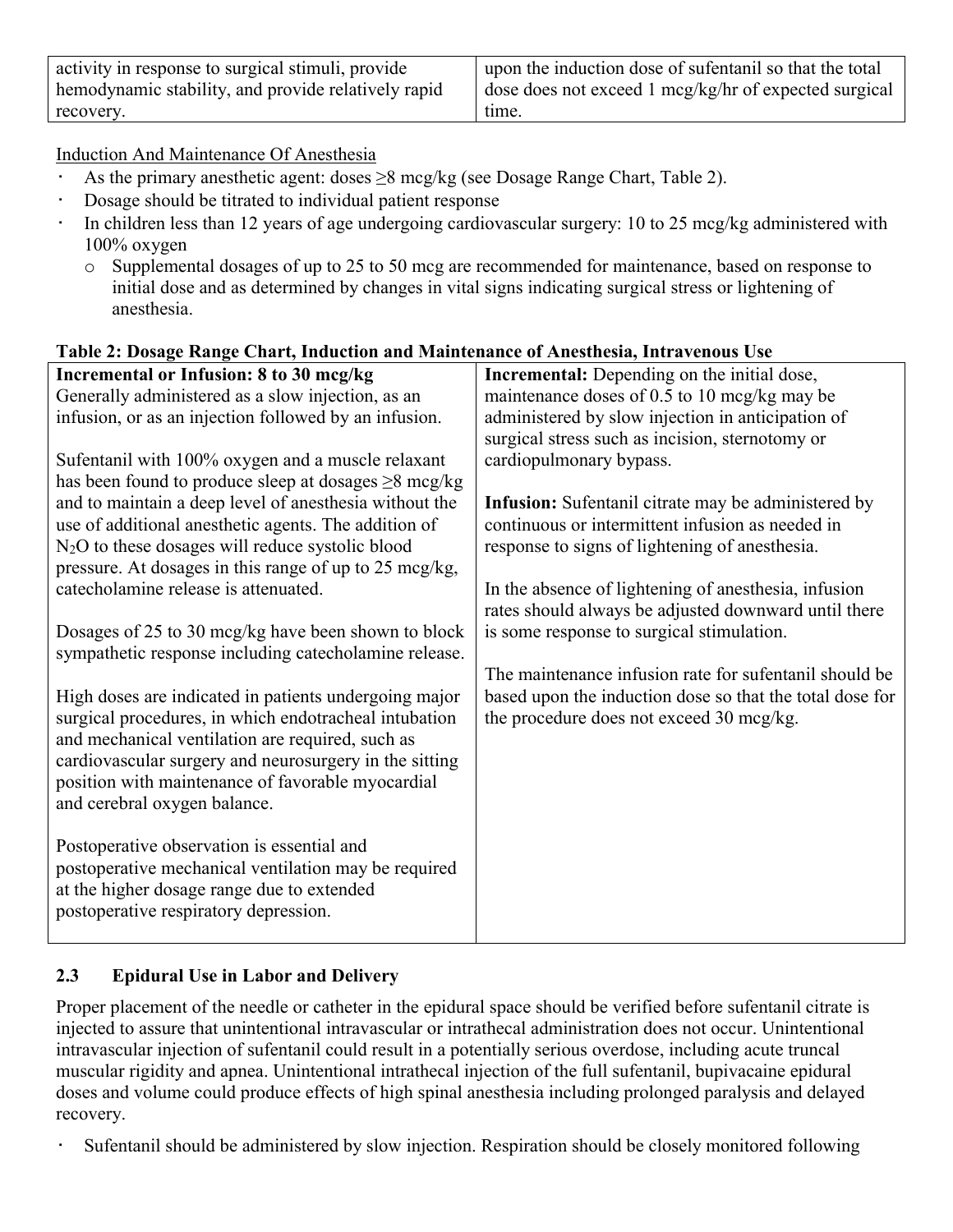each administration of an epidural injection of sufentanil.

• If analgesia is inadequate, the placement and integrity of the catheter should be verified prior to the administration of any additional epidural medications.

## Dosage for Labor and Delivery

- 10 to 15 mcg administered with 10 mL bupivacaine 0.125% with or without epinephrine.
- Sufentanil and bupivacaine should be mixed together before administration.
- Doses can be repeated twice (for a total of three doses) at not less than one-hour intervals until delivery.

# **3 DOSAGE FORMS AND STRENGTHS**

Sufentanil Citrate Injection, USP 50 mcg/mL (equivalent to 50 mcg/mL sufentanil base).

# **4 CONTRAINDICATIONS**

Sufentanil Citrate Injection is contraindicated in patients with:

Hypersensitivity to sufentanil (e.g., anaphylaxis) *[see Adverse Reactions (6.2)]*

# **5 WARNINGS AND PRECAUTIONS**

# **5.1 Addiction, Abuse, and Misuse**

Sufentanil Citrate Injection contains sufentanil, a Schedule II controlled substance. As an opioid, Sufentanil Citrate Injection exposes users to the risks of addiction, abuse, and misuse *[see Drug Abuse and Dependence (9)].*

Opioids are sought by drug abusers and people with addiction disorders and are subject to criminal diversion. Consider these risks when handling Sufentanil Citrate Injection. Strategies to reduce these risks include proper product storage and control practices for a C-II drug. Contact local state professional licensing board or state controlled substances authority for information on how to prevent and detect abuse or diversion of this product.

# **5.2 Life-Threatening Respiratory Depression**

Serious, life-threatening, or fatal respiratory depression has been reported with the use of opioids, even when used as recommended. Respiratory depression, if not immediately recognized and treated, may lead to respiratory arrest and death. Sufentanil Citrate Injection should be administered only by persons specifically trained in the use of anesthetic drugs and the management of the respiratory effects of potent opioids, including respiration and cardiac resuscitation of patients in the age group being treated. Such training must include the establishment and maintenance of a patent airway and assisted ventilation. Adequate facilities should be available for postoperative monitoring and ventilation of patients administered anesthetic doses of Sufentanil Citrate Injection. It is essential that these facilities be fully equipped to handle all degrees of respiratory depression. Management of respiratory depression may include close observation, supportive measures, and use of opioid antagonists, depending on the patient's clinical status *[see Overdosage (10)]*. Carbon dioxide (CO2) retention from opioid-induced respiratory depression can exacerbate the sedating effects of opioids.

As with other potent opioids, the respiratory depressant effect of Sufentanil Citrate Injection may persist longer than the measured analgesic effect. The total dose of all opioid agonists administered should be considered by the practitioner before ordering opioid analgesics during recovery from anesthesia.

Certain forms of conduction anesthesia, such as spinal anesthesia and some epidural anesthetics, can alter respiration by blocking intercostal nerves *[see Clinical Pharmacology (12.2)].* Sufentanil Citrate Injection can also alter respiration. Therefore, when Sufentanil Citrate Injection is used to supplement these forms of anesthesia, the anesthetist should be familiar with the physiological alterations involved, and be prepared to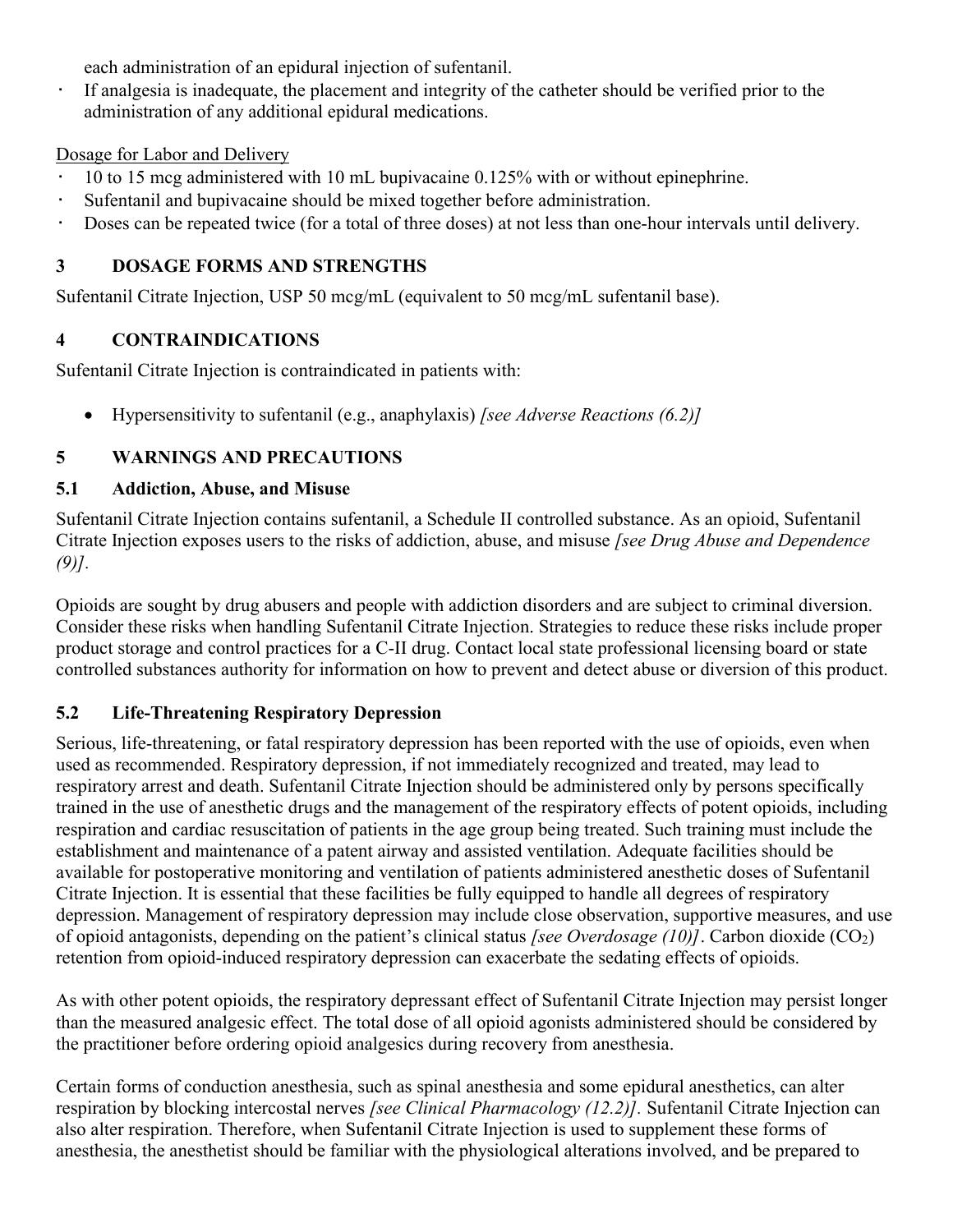manage them in the patients selected for these forms of anesthesia.

Patients with significant chronic obstructive pulmonary disease or cor pulmonale, and those with a substantially decreased respiratory reserve, hypoxia, hypercapnia, or pre-existing respiratory depression are at increased risk of decreased respiratory drive including apnea, even at recommended dosages of Sufentanil Citrate Injection. Elderly, cachectic, or debilitated patients may have altered pharmacokinetics or altered clearance compared to younger, healthier patients resulting in greater risk for respiratory depression.

Monitor such patients closely including vital signs, particularly when initiating and titrating Sufentanil Citrate Injection and when Sufentanil Citrate Injection is given concomitantly with other drugs that depress respiration. To reduce the risk of respiratory depression, proper dosing and titration of Sufentanil Citrate Injection are essential *[see Dosage and Administration (2.1)]*.

Opioids can cause sleep-related breathing disorders including central sleep apnea (CSA) and sleep-related hypoxemia. Opioid use increases the risk of CSA in a dose-dependent fashion. In patients who present with CSA, consider decreasing the opioid dosage using best practices for opioid taper *[see Dosage and Administration (2.1)]*.

## **5.3 Risks of Concomitant Use or Discontinuation of Cytochrome P450 3A4 Inhibitors and Inducers**

Concomitant use of Sufentanil Citrate Injection with a CYP3A4 inhibitor, such as macrolide antibiotics (e.g., erythromycin), azole-antifungal agents (e.g., ketoconazole), and protease inhibitors (e.g., ritonavir), may increase plasma concentrations of sufentanil and prolong opioid adverse reactions, which may exacerbate fatal respiratory depression *[see Warnings and Precautions (5.2)]*, particularly when an inhibitor is added after a stable dose of Sufentanil Citrate Injection is achieved*.* Similarly, discontinuation of a CYP3A4 inducer, such as rifampin, carbamazepine, and phenytoin, in Sufentanil Citrate Injection-treated patients may increase sufentanil plasma concentrations and prolong opioid adverse reactions. When using Sufentanil Citrate Injection with CYP3A4 inhibitors or discontinuing CYP3A4 inducers in Sufentanil Citrate Injection-treated patients, monitor patients closely at frequent intervals and consider dosage reduction of Sufentanil Citrate Injection *[see Dosage and Administration (2.1), Drug Interactions (7)].*

Concomitant use of Sufentanil Citrate Injection with CYP3A4 inducers or discontinuation of an CYP3A4 inhibitor could result in lower than expected sufentanil plasma concentrations, and decrease efficacy. When using Sufentanil Citrate Injection with CYP3A4 inducers or discontinuing CYP3A4 inhibitors, monitor patients closely at frequent intervals and consider increasing the Sufentanil Citrate Injection dosage *[see Dosage and Administration (2.1), Drug Interactions (7)]*.

## **5.4 Risks of Muscle Rigidity and Skeletal Muscle Movement**

Intravenous administration or unintentional intravascular injection during epidural administration of Sufentanil Citrate Injection may cause muscle rigidity, particularly involving the muscles of respiration. The incidence and severity of muscle rigidity is dose related. These effects are related to the dose and speed of injection. Administration of sufentanil may produce muscular rigidity with a more rapid onset of action than that seen with fentanyl. Skeletal muscle rigidity also has been reported to occur or recur infrequently in the extended postoperative period usually following high dose administration. In addition, skeletal muscle movements of various groups in the extremities, neck, and external eye have been reported during induction of anesthesia with Sufentanil Citrate Injection; these reported movements have, on rare occasions, been strong enough to pose patient management problems.

The incidence of skeletal muscle rigidity can be reduced by: 1) administration of up to 1/4 of the full paralyzing dose of a non-depolarizing neuromuscular blocking agent just prior to administration of sufentanil at dosages of up to 8 mcg/kg, 2) administration of a full paralyzing dose of a neuromuscular blocking agent following loss of consciousness when sufentanil is used in anesthetic dosages (above 8 mcg/kg) titrated by slow intravenous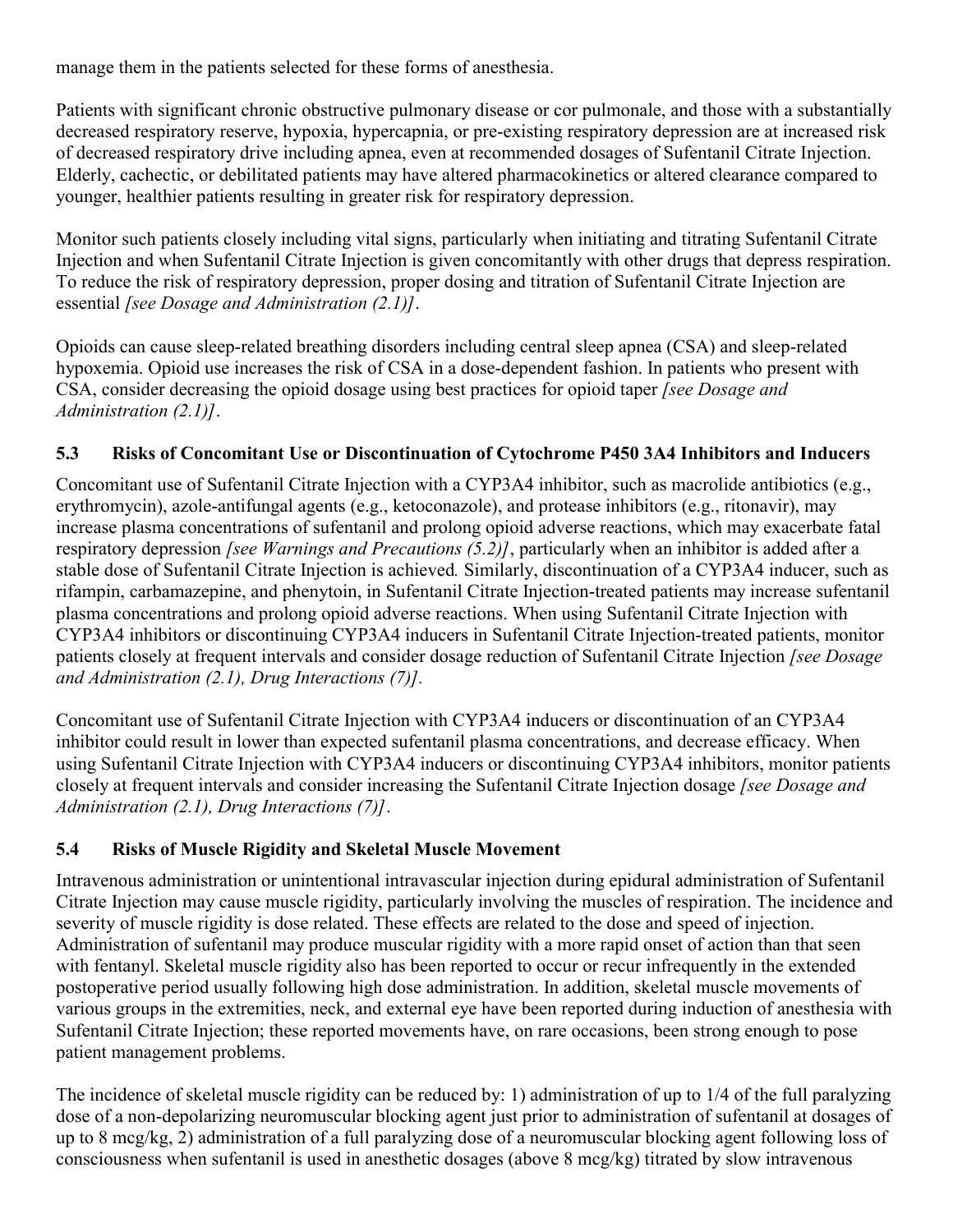infusion, or, 3) simultaneous administration of sufentanil and a full paralyzing dose of a neuromuscular blocking agent when sufentanil is used in rapidly administered anesthetic dosages (above 8 mcg/kg).

The neuromuscular blocking agents used should be compatible with the patient's cardiovascular status. The hemodynamic effects and degree of skeletal muscle relaxation required should be considered in the selection of a neuromuscular blocking agent. High doses of pancuronium may produce increases in heart rate during sufentanil-oxygen anesthesia. Bradycardia and hypotension have been reported with other muscle relaxants during sufentanil-oxygen anesthesia; this effect may be more pronounced in the presence of calcium channel and/or beta-blockers. Muscle relaxants with no clinically significant effect on heart rate (at recommended doses) would not counteract the vagotonic effect of sufentanil, therefore a lower heart rate would be expected. Rare reports of bradycardia associated with the concomitant use of succinylcholine and sufentanil have been reported.

## **5.5 Risks from Concomitant Use with Benzodiazepines or Other CNS Depressants**

When benzodiazepines or other CNS depressants are used with Sufentanil Citrate Injection, pulmonary arterial pressure may be decreased. This fact should be considered by those who conduct diagnostic and surgical procedures where interpretation of pulmonary arterial pressure measurements might determine final management of the patient. When high dose or anesthetic dosages of Sufentanil Citrate Injection are employed, even relatively small dosages of diazepam may cause cardiovascular depression.

When Sufentanil Citrate Injection is used with CNS depressants, hypotension can occur. If it occurs, consider the possibility of hypovolemia and manage with appropriate parenteral fluid therapy. When operative conditions permit, consider repositioning the patient to improve venous return to the heart. Exercise care in moving and repositioning of patients because of the possibility of orthostatic hypotension. If volume expansion with fluids plus other countermeasures do not correct hypotension, consider administration of pressor agents other than epinephrine. Epinephrine may paradoxically decrease blood pressure in patients treated with a neuroleptic that blocks alpha adrenergic activity.

Profound sedation, respiratory depression, coma, and death may result from the concomitant use of Sufentanil Citrate Injection with benzodiazepines or other CNS depressants (e.g., nonbenzodiazepine sedatives/hypnotics, anxiolytics, tranquilizers, muscle relaxants, general anesthetics, antipsychotics, other opioids, alcohol).

If the decision is made to manage postoperative pain with Sufentanil Citrate Injection concomitantly with a benzodiazepine or other CNS depressant, start dosing with the lowest effective dosage and titrate based on clinical response. Follow patients closely for signs and symptoms of respiratory depression, sedation, and hypotension. Fluids or other measures to counter hypotension should be available. *[see Drug Interactions (7)]*

## **5.6 Severe Cardiovascular Depression**

Sufentanil Citrate Injection may cause severe bradycardia, severe hypotension including orthostatic hypotension, and syncope. There is increased risk in patients whose ability to maintain blood pressure has already been compromised by a reduced blood volume or concurrent administration of certain CNS depressant drugs (e.g., phenothiazines or general anesthetics) *[see Drug Interactions (7)].* In patients with circulatory shock, Sufentanil Citrate Injection may cause vasodilation that can further reduce cardiac output and blood pressure. Monitor these patients for signs of hypotension after initiating or titrating the dosage of Sufentanil Citrate Injection.

## **5.7 Serotonin Syndrome with Concomitant Use of Serotonergic Drugs**

Cases of serotonin syndrome, a potentially life-threatening condition, have been reported during concomitant use of Sufentanil Citrate Injection with serotonergic drugs. Serotonergic drugs include selective serotonin reuptake inhibitors (SSRIs), serotonin and norepinephrine reuptake inhibitors (SNRIs), tricyclic antidepressants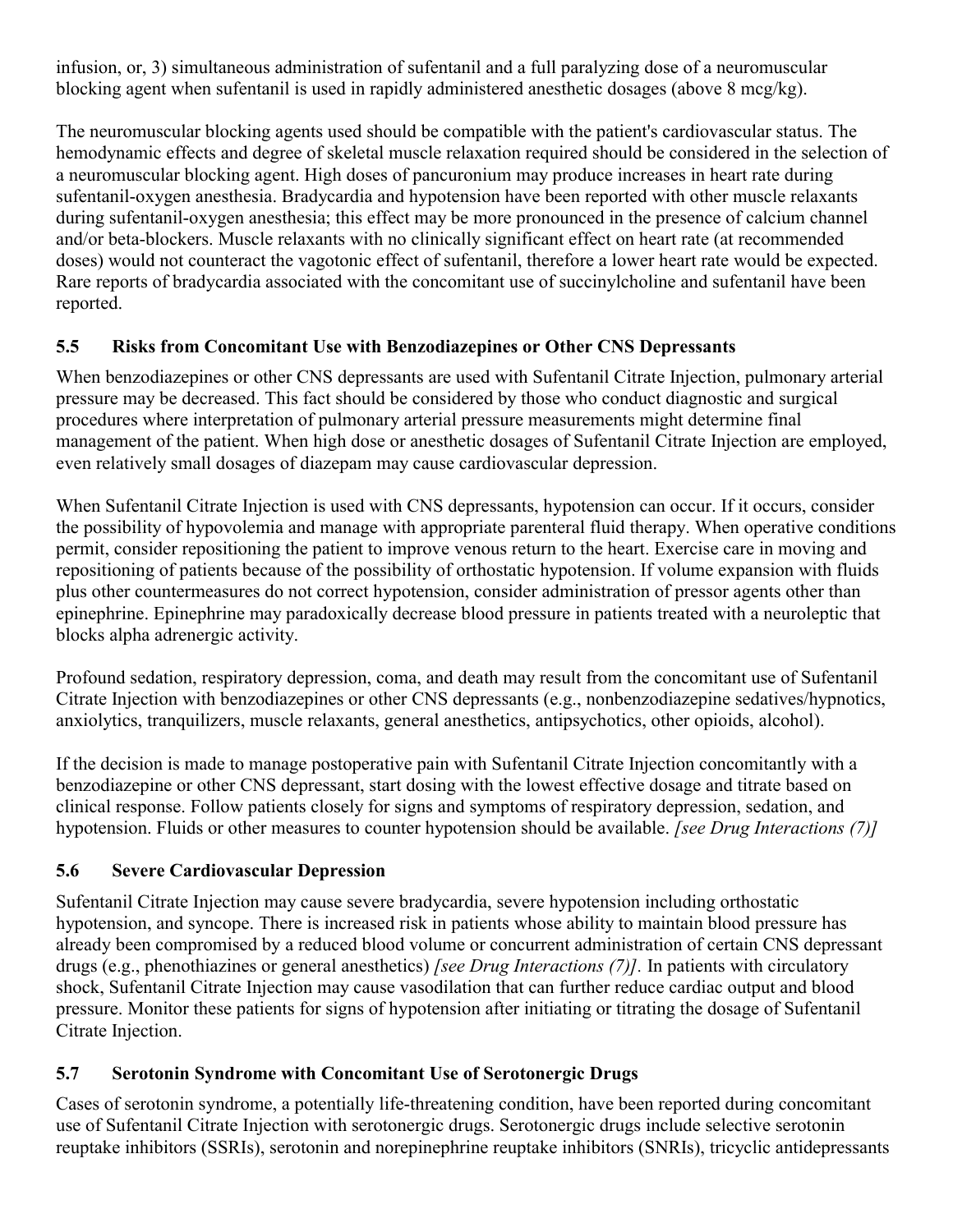(TCAs), triptans, 5-HT3 receptor antagonists, drugs that affect the serotonergic neurotransmitter system (e.g., mirtazapine, trazodone, tramadol), certain muscle relaxants (i.e., cyclobenzaprine, metaxalone), and drugs that impair metabolism of serotonin (including MAO inhibitors, both those intended to treat psychiatric disorders and also others, such as linezolid and intravenous methylene blue) *[see Drug Interactions (7)]*. This may occur within the recommended dosage range.

Serotonin syndrome symptoms may include mental status changes (e.g., agitation, hallucinations, coma), autonomic instability (e.g., tachycardia, labile blood pressure, hyperthermia), neuromuscular aberrations (e.g., hyperreflexia, incoordination, rigidity), and/or gastrointestinal symptoms (e.g., nausea, vomiting, diarrhea). The onset of symptoms generally occurs within several hours to a few days of concomitant use, but may occur later than that. Discontinue Sufentanil Citrate Injection if serotonin syndrome is suspected.

## **5.8 Risks due to Improper Epidural Injection**

Proper placement of the needle or catheter in the epidural space should be verified before sufentanil is injected to assure that unintentional intravascular or intrathecal administration does not occur. Unintentional intravascular injection of sufentanil could result in a potentially serious overdose, including acute truncal muscular rigidity and apnea. Unintentional intrathecal injection of the full sufentanil/bupivacaine epidural doses and volume could produce effects of high spinal anesthesia including prolonged paralysis and delayed recovery. If analgesia is inadequate, the placement and integrity of the catheter should be verified prior to the administration of any additional epidural medications. Sufentanil should be administered epidurally by slow injection.

## **5.9 Risks of Use in Patients with Increased Intracranial Pressure, Brain Tumors, or Head Injury**

In patients who may be susceptible to the intracranial effects of  $CO<sub>2</sub>$  retention (e.g., those with evidence of increased intracranial pressure or brain tumors), Sufentanil Citrate Injection may reduce respiratory drive, and the resultant CO<sup>2</sup> retention can further increase intracranial pressure. Monitor such patients for signs of increasing intracranial pressure.

# **5.10 Risks of Use in Patients with Gastrointestinal Conditions**

Sufentanil may cause spasm of the sphincter of Oddi. Opioids may cause increases in serum amylase. Monitor patients with biliary tract disease, including acute pancreatitis for worsening symptoms.

# **5.11 Increased Risk of Seizures in Patients with Seizure Disorders**

Sufentanil may increase the frequency of seizures in patients with seizure disorders, and may increase the risk of seizures occurring in other clinical settings associated with seizures. Monitor patients with a history of seizure disorders for worsened seizure control during Sufentanil Citrate Injection therapy.

# **5.12 Risks of Driving and Operating Machinery**

Sufentanil Citrate Injection may impair the mental or physical abilities needed to perform potentially hazardous activities such as driving a car or operating machinery. Warn patients not to drive or operate dangerous machinery after Sufentanil Citrate Injection administration.

# **6 ADVERSE REACTIONS**

The following serious adverse reactions are described, or described in greater detail, in other sections:

- Addiction, Abuse, and Misuse *[see Warnings and Precautions (5.1)]*
- Life-Threatening Respiratory Depression *[see Warnings and Precautions (5.2)]*
- Skeletal Muscle Rigidity and Skeletal Muscle Movement *[see Warnings and Precautions (5.4)]*
- Interactions with Benzodiazepines or Other CNS Depressants *[see Warnings and Precautions (5.5)*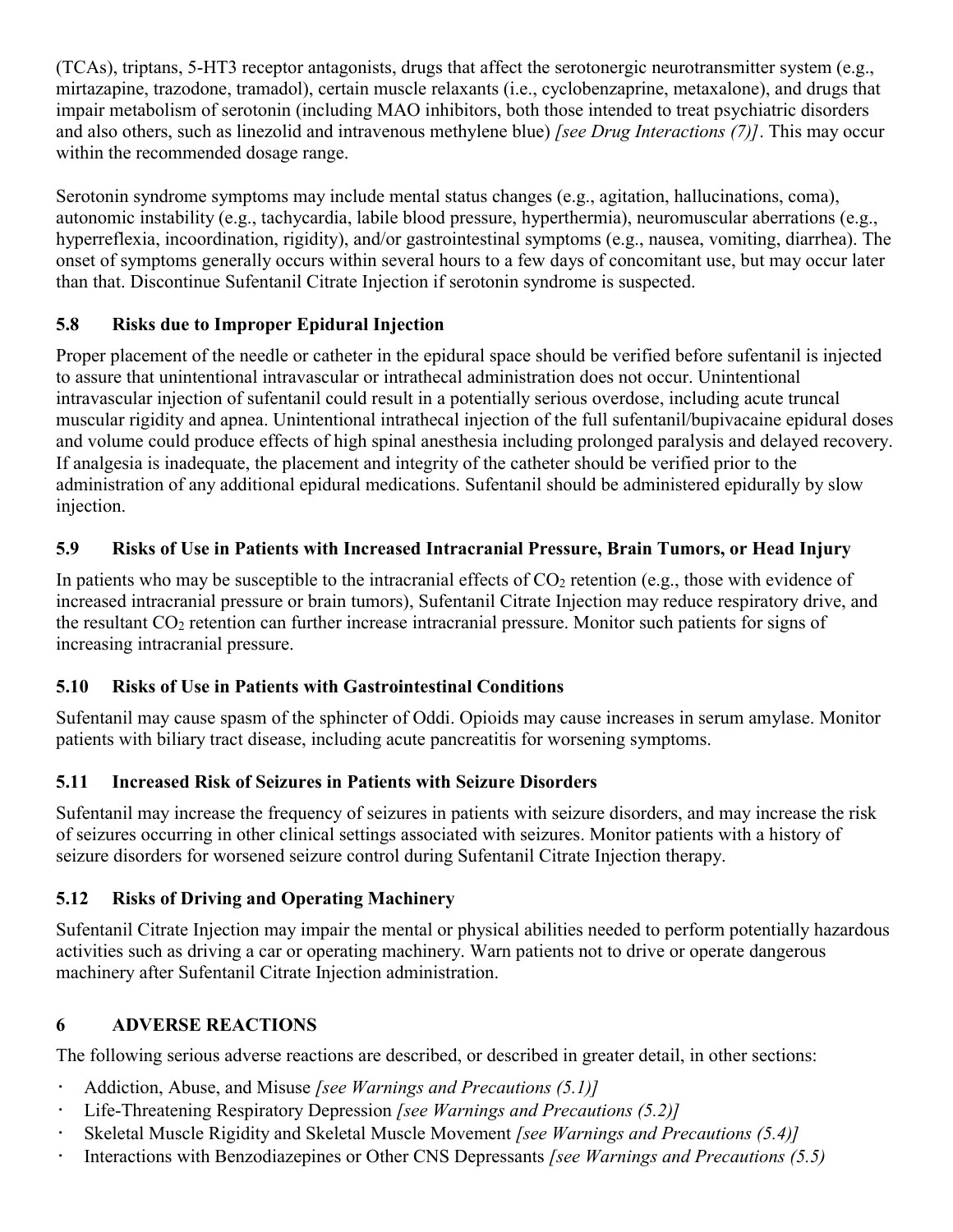- Severe Cardiovascular Depression *[see Warnings and Precautions (5.6)]*
- Serotonin Syndrome *[see Warnings and Precautions (5.7)]*
- Gastrointestinal Adverse Reactions *[see Warnings and Precautions (5.10)]*
- Seizures *[see Warnings and Precautions (5.11)]*

## **6.1 Clinical Trials Experience**

Because clinical trials are conducted under widely varying conditions, adverse reaction rates observed in the clinical trials of a drug cannot be directly compared to rates in the clinical trials of another drug and may not reflect the rates observed in practice.

## Epidural Use in Labor and Delivery

Epidural sufentanil was tested in 340 patients in two (one single-center and one multicenter) double-blind, parallel studies. Doses ranged from 10 to 15 mcg sufentanil and were delivered in a 10 mL volume of 0.125% bupivacaine with and without epinephrine 1:200,000. In all cases sufentanil was administered following a dose of local anesthetic to test proper catheter placement. Since epidural opioids and local anesthetics potentiate each other, these results may not reflect the dose or efficacy of epidural sufentanil by itself.

Individual doses of 10 to 15 mcg sufentanil plus bupivacaine 0.125% with epinephrine provided analgesia during the first stage of labor with a duration of 1 to 2 hours. Onset was rapid (within 10 minutes). Subsequent doses (equal dose) tended to have shorter duration. Analgesia was profound (complete pain relief) in 80% to 100% of patients and a 25% incidence of pruritus was observed. The duration of initial doses of sufentanil plus bupivacaine with epinephrine is approximately 95 minutes, and of subsequent doses, 70 minutes.

There are insufficient data to critically evaluate neonatal neuromuscular and adaptive capacity following recommended doses of maternally administered epidural sufentanil with bupivacaine. However, if larger than recommended doses are used for combined local and systemic analgesia, e.g. after administration of a single dose of 50 mcg epidural sufentanil during delivery, then impaired neonatal adaption to sound and light can be detected for 1 to 4 hours and if a dose of 80 mcg is used impaired neuromuscular coordination can be detected for more than 4 hours.

## **6.2 Postmarketing Experience**

The following adverse reactions have been identified during post approval use of sufentanil. Because these reactions are reported voluntarily from a population of uncertain size, it is not always possible to reliably estimate their frequency or establish a causal relationship to drug exposure.

Serotonin syndrome: Cases of serotonin syndrome, a potentially life-threatening condition, have been reported during concomitant use of opioids with serotonergic drugs.

Adrenal insufficiency: Cases of adrenal insufficiency have been reported with opioid use, more often following greater than one month of use.

Anaphylaxis: Anaphylaxis has been reported with ingredients contained in Sufentanil Citrate Injection.

Androgen deficiency: Cases of androgen deficiency have occurred with chronic use of opioids *[see Clinical Pharmacology (12.2)]*.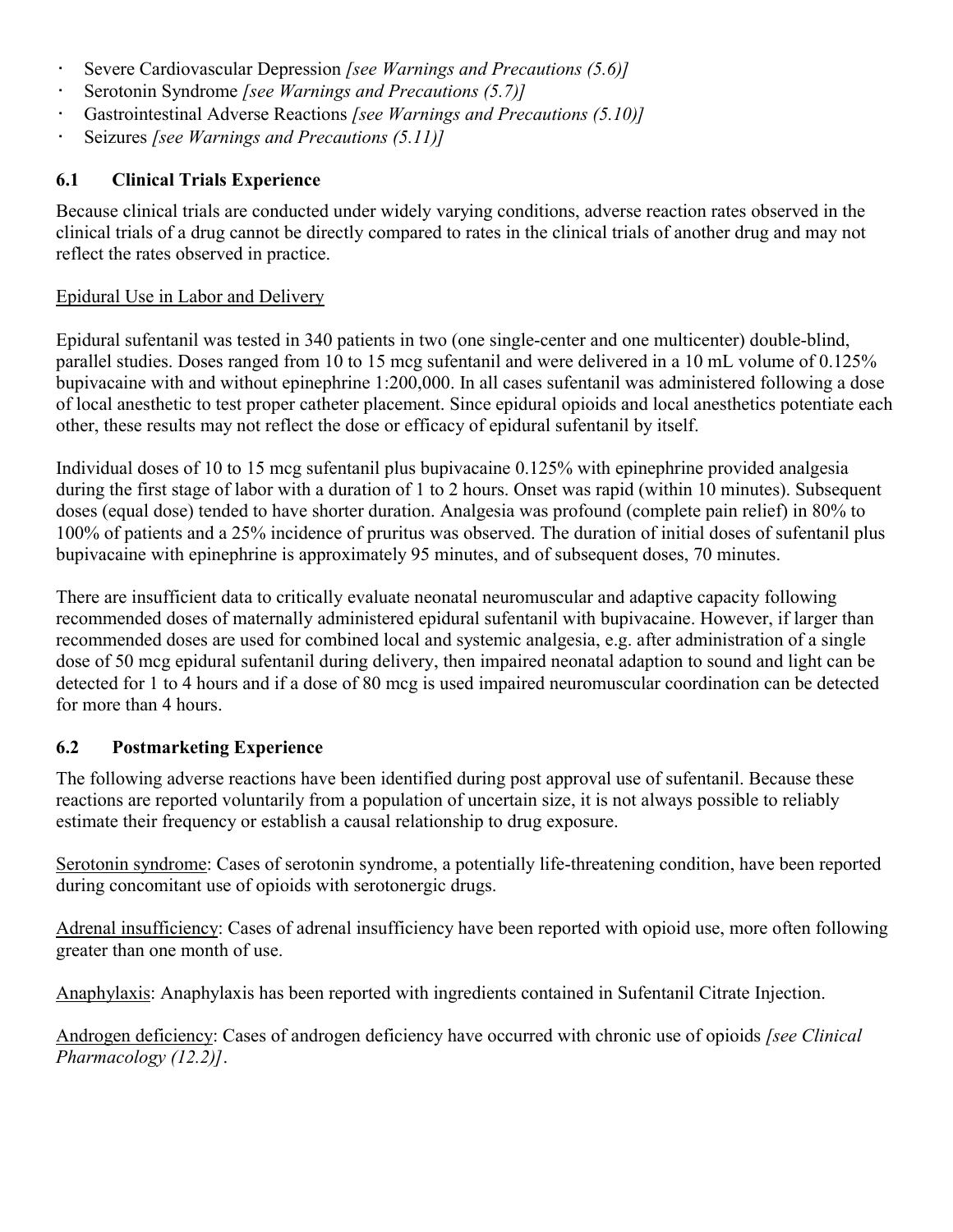# **7 DRUG INTERACTIONS**

Table 3 includes clinically significant drug interactions with Sufentanil Citrate Injection.

# **Table 3: Clinically Significant Drug Interactions with Sufentanil Citrate Injection**

| <b>Inhibitors of CYP3A4</b>                                        |                                                                                 |  |
|--------------------------------------------------------------------|---------------------------------------------------------------------------------|--|
| <b>Clinical Impact:</b>                                            | The concomitant use of Sufentanil Citrate Injection and CYP3A4 inhibitors       |  |
|                                                                    | can increase the plasma concentration of sufentanil, resulting in increased or  |  |
|                                                                    | prolonged opioid effects, particularly when an inhibitor is added after a       |  |
|                                                                    | stable dose of Sufentanil Citrate Injection is achieved [see Warnings and       |  |
|                                                                    | Precautions $(5.4)$ .                                                           |  |
|                                                                    | After stopping a CYP3A4 inhibitor, as the effects of the inhibitor decline, the |  |
|                                                                    | sufentanil plasma concentration will decrease [see Clinical Pharmacology        |  |
|                                                                    | $(12.3)$ , resulting in decreased opioid efficacy or a withdrawal syndrome in   |  |
|                                                                    | patients who had developed physical dependence to sufentanil.                   |  |
| <b>Intervention:</b>                                               | If concomitant use is necessary, consider dosage reduction of Sufentanil        |  |
|                                                                    | Citrate Injection until stable drug effects are achieved. Monitor patients for  |  |
|                                                                    | respiratory depression and sedation at frequent intervals.                      |  |
|                                                                    | If a CYP3A4 inhibitor is discontinued, consider increasing the Sufentanil       |  |
|                                                                    | Citrate Injection dosage until stable drug effects are achieved. Monitor for    |  |
|                                                                    | signs of opioid withdrawal.                                                     |  |
| <b>Examples:</b>                                                   | Macrolide antibiotics (e.g., erythromycin), azole-antifungal agents (e.g.       |  |
|                                                                    | ketoconazole), protease inhibitors (e.g., ritonavir), grapefruit juice.         |  |
| <b>CYP3A4 Inducers</b>                                             |                                                                                 |  |
| <b>Clinical Impact:</b>                                            | The concomitant use of Sufentanil Citrate Injection and CYP3A4 inducers         |  |
|                                                                    | can decrease the plasma concentration of sufentanil [see Clinical               |  |
|                                                                    | Pharmacology (12.3)], resulting in decreased efficacy or onset of a             |  |
|                                                                    | withdrawal syndrome in patients who have developed physical dependence          |  |
|                                                                    | to sufentanil [see Warnings and Precautions $(5.4)$ ].                          |  |
|                                                                    | After stopping a CYP3A4 inducer, as the effects of the inducer decline, the     |  |
|                                                                    | sufentanil plasma concentration will increase [see Clinical Pharmacology        |  |
|                                                                    | $(12.3)$ , which could increase or prolong both the therapeutic effects and     |  |
|                                                                    | adverse reactions, and may cause serious respiratory depression.                |  |
| <b>Intervention:</b>                                               | If concomitant use is necessary, consider increasing the Sufentanil Citrate     |  |
|                                                                    | Injection dosage until stable drug effects are achieved. Monitor for signs of   |  |
|                                                                    | opioid withdrawal. If a CYP3A4 inducer is discontinued, consider Sufentanil     |  |
|                                                                    | Citrate Injection dosage reduction and monitor for signs of respiratory         |  |
|                                                                    | depression.                                                                     |  |
| <b>Examples:</b>                                                   | Rifampin, carbamazepine, phenytoin                                              |  |
| Benzodiazepines and Other Central Nervous System (CNS) Depressants |                                                                                 |  |
| <b>Clinical Impact:</b>                                            | The concomitant use of Sufentanil Citrate Injection with CNS depressants        |  |
|                                                                    | my result in decreased pulmonary artery pressure and may cause                  |  |
|                                                                    | hypotension. Even small dosages of diazepam may cause cardiovascular            |  |
|                                                                    | depression when added to high dose or anesthetic dosages of Sufentanil          |  |
|                                                                    | Citrate Injection. As postoperative analgesia, concomitant use of Sufentanil    |  |
|                                                                    | Citrate Injection can increase the risk of hypotension, respiratory depression, |  |
|                                                                    | profound sedation, coma, and death.                                             |  |
| <b>Intervention:</b>                                               | As postoperative analgesia, start with a lower dose of Sufentanil Citrate       |  |
|                                                                    | Injection and monitor patients for signs of respiratory depression, sedation,   |  |
|                                                                    | and hypotension. Fluids or other measures to counter hypotension should be      |  |
|                                                                    | available [see Warnings and Precautions $(5.5)$ ].                              |  |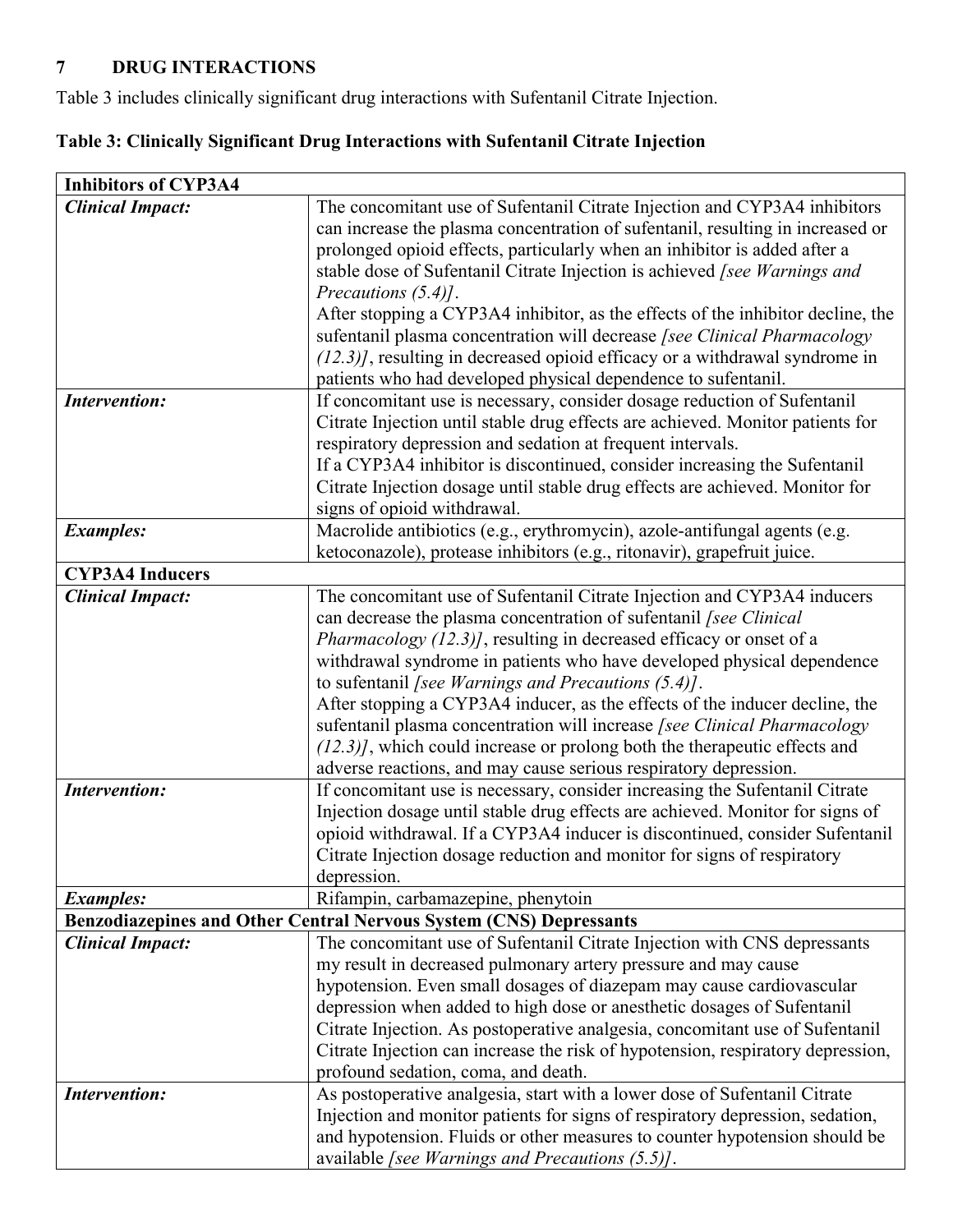| <b>Examples:</b>                    | Benzodiazepines and other sedatives/hypnotics, anxiolytics, tranquilizers,                       |
|-------------------------------------|--------------------------------------------------------------------------------------------------|
|                                     | muscle relaxants, general anesthetics, antipsychotics, other opioids, alcohol.                   |
| <b>Serotonergic Drugs</b>           |                                                                                                  |
| <b>Clinical Impact:</b>             | The concomitant use of opioids with other drugs that affect the serotonergic                     |
|                                     | neurotransmitter system has resulted in serotonin syndrome [see Warnings                         |
|                                     | and Precautions 5.5].                                                                            |
| <b>Intervention:</b>                | If concomitant use is warranted, carefully observe the patient, particularly                     |
|                                     | during treatment initiation and dose adjustment. Discontinue Sufentanil                          |
|                                     | Citrate Injection if serotonin syndrome is suspected.                                            |
| <b>Examples:</b>                    | Selective serotonin reuptake inhibitors (SSRIs), serotonin and norepinephrine                    |
|                                     | reuptake inhibitors (SNRIs), tricyclic antidepressants (TCAs), triptans,                         |
|                                     | 5-HT3 receptor antagonists, drugs that effect the serotonin neurotransmitter                     |
|                                     | system (e.g., mirtazapine, trazodone, tramadol), certain muscle relaxants                        |
|                                     | (i.e., cyclobenzaprine, metaxalone), monoamine oxidase (MAO) inhibitors                          |
|                                     | (those intended to treat psychiatric disorders and also others, such as                          |
|                                     | linezolid and intravenous methylene blue).                                                       |
| <b>Monoamine Oxidase Inhibitors</b> |                                                                                                  |
| <b>Clinical Impact:</b>             | MAOI interactions with opioids may manifest as serotonin syndrome or                             |
|                                     | opioid toxicity (e.g., respiratory depression, coma) [see Warnings and                           |
|                                     | Precautions (5.2)].                                                                              |
| <b>Intervention:</b>                | The use of Sufentanil Citrate Injection is not recommended for patients                          |
|                                     | taking MAOIs or within 14 days of stopping such treatment.                                       |
| <b>Examples:</b>                    | phenelzine, tranylcypromine, linezolid                                                           |
|                                     | Mixed Agonist/Antagonist and Partial Agonist Opioid Analgesics                                   |
| <b>Clinical Impact:</b>             | May reduce the analgesic effect of Sufentanil Citrate Injection and/or                           |
|                                     | precipitate withdrawal symptoms.                                                                 |
| <b>Intervention:</b>                | Avoid concomitant use.                                                                           |
| <b>Examples:</b>                    | butorphanol, nalbuphine, pentazocine, buprenorphine                                              |
| Muscle Relaxants                    |                                                                                                  |
| <b>Clinical Impact:</b>             | Sufentanil may enhance the neuromuscular blocking action of skeletal                             |
|                                     | muscle relaxants and produce an increased degree of respiratory depression.                      |
| <b>Intervention:</b>                | Monitor patients for signs of respiratory depression that may be greater than                    |
|                                     | otherwise expected and decrease the dosage of Sufentanil Citrate Injection                       |
|                                     | and/or the muscle relaxant as necessary.                                                         |
| Diuretics                           |                                                                                                  |
| <b>Clinical Impact:</b>             | Opioids can reduce the efficacy of diuretics by inducing the release of<br>antidiuretic hormone. |
| <b>Intervention:</b>                | Monitor patients for signs of diminished diuresis and/or effects on blood                        |
|                                     | pressure and increase the dosage of the diuretic as needed.                                      |
| Anticholinergic Drugs               |                                                                                                  |
| <b>Clinical Impact:</b>             | The concomitant use of anticholinergic drugs may increase risk of urinary                        |
|                                     | retention and/or severe constipation, which may lead to paralytic ileus.                         |
| <b>Intervention:</b>                | Monitor patients for signs of urinary retention or reduced gastric motility                      |
|                                     | when Sufentanil Citrate Injection is used concomitantly with anticholinergic                     |
|                                     | drugs.                                                                                           |
| Nitrous oxide                       |                                                                                                  |
| <b>Clinical Impact:</b>             | Nitrous oxide has been reported to produce cardiovascular depression when                        |
|                                     | given with higher doses of Sufentanil Citrate Injection.                                         |
| <b>Intervention:</b>                | Monitor patients for signs of cardiovascular depression that may be greater                      |
|                                     | than otherwise expected.                                                                         |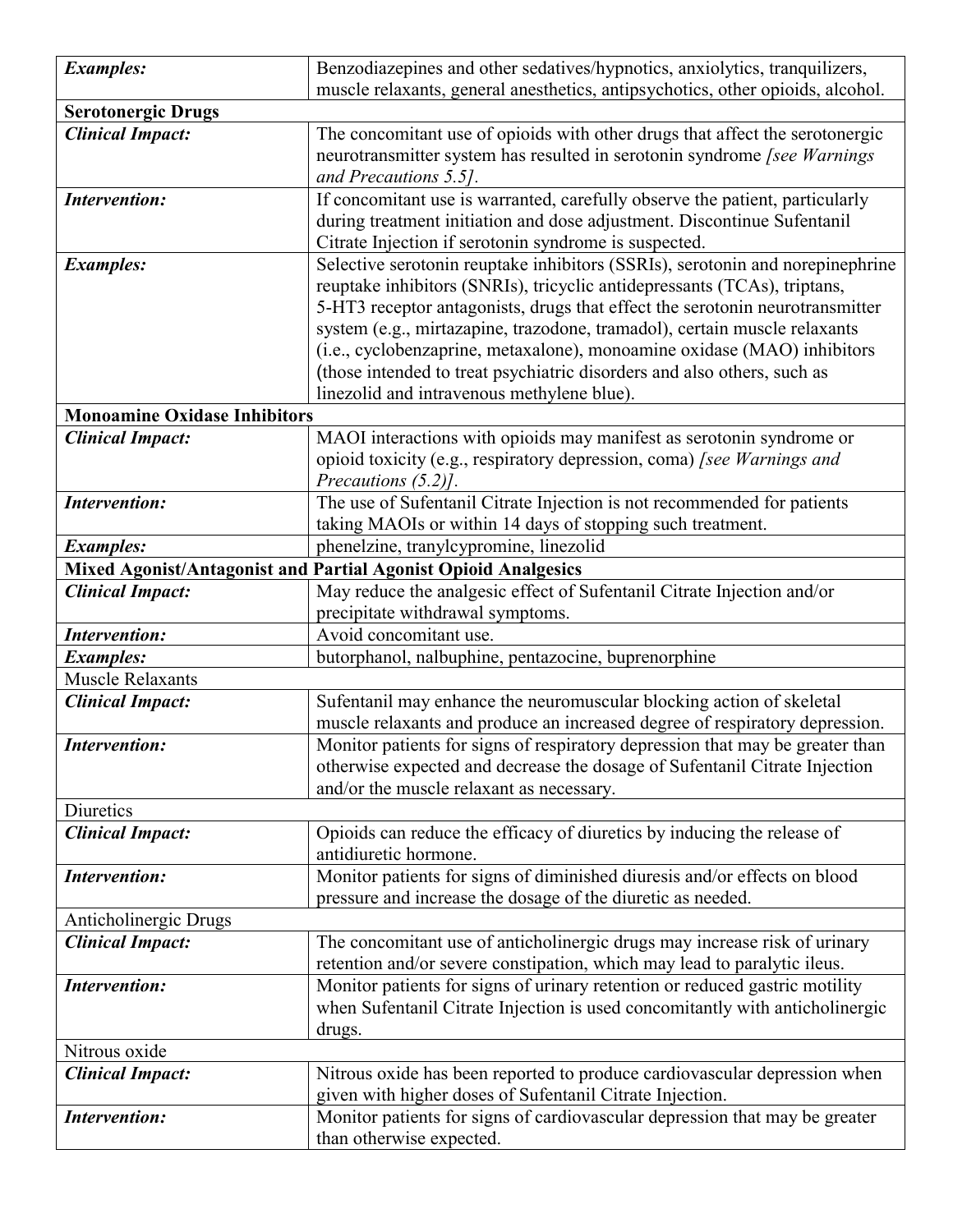## **8 USE IN SPECIFIC POPULATIONS**

## **8.1 Pregnancy**

## Risk Summary

Prolonged use of opioid analgesics during pregnancy may cause neonatal opioid withdrawal syndrome. Available data with Sufentanil Citrate Injection in pregnant women are insufficient to inform a drug-associated risk for major birth defects and miscarriage.

In animal reproduction studies, embryolethality and maternal toxicity were noted in rabbits when sufentanil was administered intravenously at 0.9 times the human procedural dose of 30 mcg/kg during organogenesis. Decreased live fetuses and pup survival were noted in rats treated with sufentanil late in gestation and throughout lactation at doses below the human procedural dose. No malformations were observed in either rats or rabbits at doses below the human procedural dose *[see Data].* The estimated background risk of major birth defects and miscarriage for the indicated population is unknown. All pregnancies have a background risk of birth defect, loss, or other adverse outcomes. In the U.S. general population, the estimated background risk of major birth defects and miscarriage in clinically recognized pregnancies is 2% to 4% and 15% to 20%, respectively.

## Clinical Considerations

## *Fetal/Neonatal Adverse Reactions*

Prolonged use of opioid analgesics during pregnancy for medical or nonmedical purposes can result in physical dependence in the neonate and neonatal opioid withdrawal syndrome shortly after birth.

Neonatal opioid withdrawal syndrome presents as irritability, hyperactivity and abnormal sleep pattern, high pitched cry, tremor, vomiting, diarrhea and failure to gain weight. The onset, duration, and severity of neonatal opioid withdrawal syndrome vary based on the specific opioid used, duration of use, timing and amount of last maternal use, and rate of elimination of the drug by the newborn. Observe newborns for symptoms of neonatal opioid withdrawal syndrome and manage accordingly *[see Warnings and Precautions (5.3)]*.

## *Labor or Delivery*

Opioids cross the placenta and may produce respiratory depression and psycho-physiologic effects in neonates. An opioid antagonist, such as naloxone, must be available for reversal of opioid-induced respiratory depression in the neonate. Sufentanil Citrate Injection is not recommended for use in pregnant women during or immediately prior to labor, when other analgesic techniques are more appropriate. Opioid analgesics, including Sufentanil Citrate Injection, can prolong labor through actions which temporarily reduce the strength, duration, and frequency of uterine contractions. However, this effect is not consistent and may be offset by an increased rate of cervical dilation, which tends to shorten labor. Monitor neonates exposed to opioid analgesics during labor for signs of excess sedation and respiratory depression.

The use of epidurally administered sufentanil in combination with bupivacaine 0.125% with or without epinephrine is indicated for labor and delivery. Sufentanil is not recommended for intravenous use or for use of larger epidural doses during labor and delivery because of potential risks to the newborn infant after delivery. In clinical trials, one case of severe fetal bradycardia associated with maternal hypotension was reported within 8 minutes of maternal administration of sufentanil 15 mcg plus bupivacaine 0.125% (10 mL total volume).

## Data

## *Animal Data*

Pregnant rats were treated with intravenous sufentanil doses of 0.005, 0.02, or 0.08 mg/kg/day (0.03, 0.1, or 0.4 times the human total procedural dose of 30 mcg/kg based on body surface area, respectively). No malformations or embryotoxic effects were noted despite maternal toxicity (increased mortality in the mid- and high-dose group).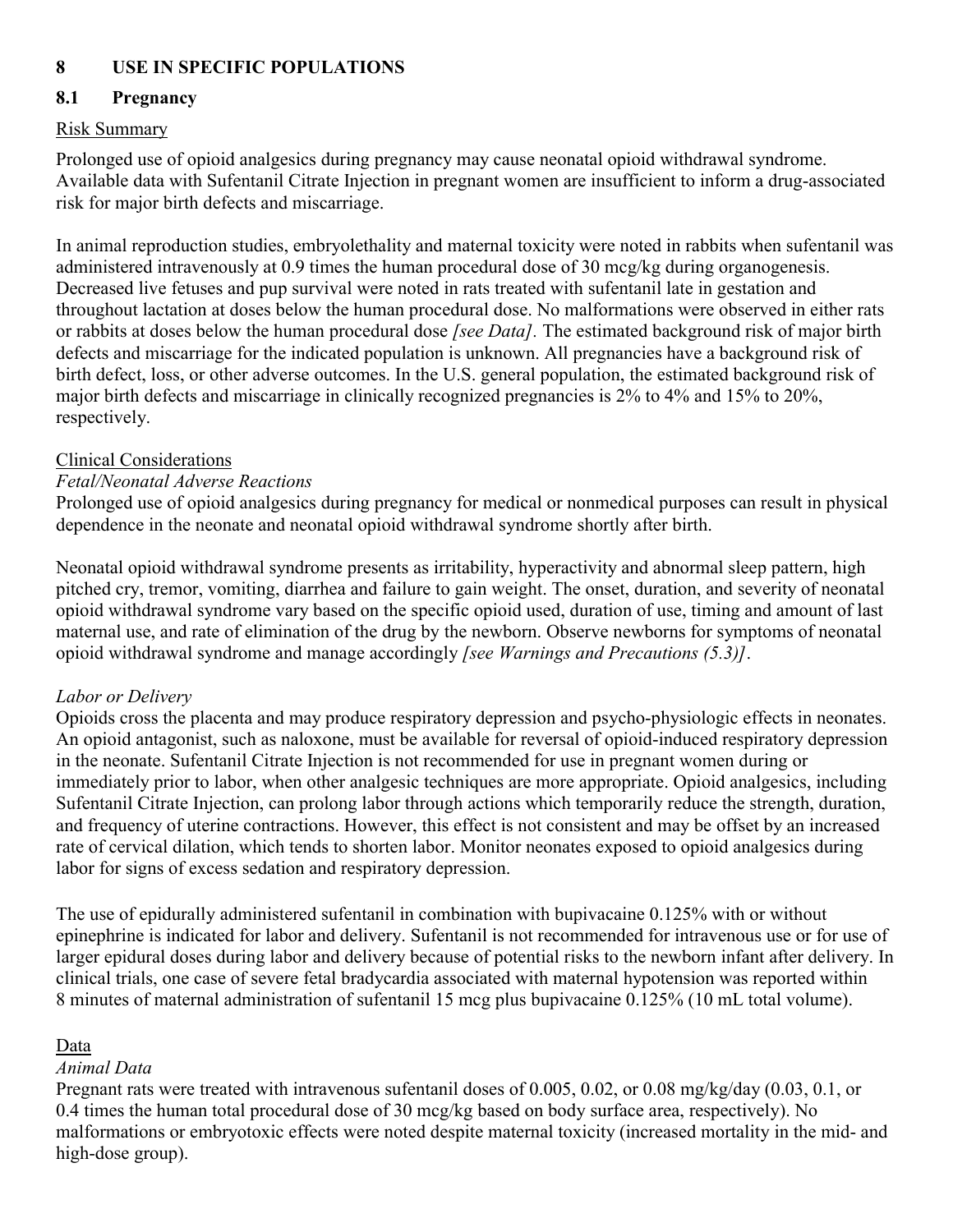Pregnant rabbits were treated with intravenous sufentanil doses of 0.005, 0.02, or 0.08 mg/kg/day (0.05, 0.2, or 0.9 times the human total procedural dose of 30 mcg/kg based on body surface area, respectively). Decreased live fetuses per litter and decreased litter size in the high dose group were noted in the presence of maternal toxicity (decreased body weight gain and mortality in the high-dose group).

No evidence of malformations or adverse effects on the fetus was reported in a published study in which pregnant rats were administered 10, 50, or 100 mcg/kg/day sufentanil (0.05, 0.27, or 0.54 times the human procedural dose of 30 mcg/kg/day based on body surface area) continuously from Gestation Day 5 through Gestation Day 20 via subcutaneously implanted osmotic minipumps.

Pregnant rats were treated intravenously with sufentanil 0.005, 0.02, or 0.08 mg/kg/day (0.03, 0.1, or 0.4 times the human total procedural dose of 30 mcg/day based on body surface area, respectively) from Gestation Day 16 through Lactation Day 21. Sufentanil reduced birth weights in the mid- and high-dose groups, decreased live fetuses in the high-dose group, and decreased pup survival in all groups in the presence of maternal toxicity (decreased weight gain and increased mortality in all groups).

## **8.2 Lactation**

## Risk Summary

The developmental and health benefits of breastfeeding should be considered along with the mother's clinical need for Sufentanil Citrate Injection and any potential adverse effects on the breastfed infant from Sufentanil Citrate Injection or from the underlying maternal condition.

## Clinical Considerations

Infants exposed to Sufentanil Citrate Injection through breast milk should be monitored for excess sedation and respiratory depression. Withdrawal symptoms can occur in breastfed infants when maternal administration of an opioid analgesic is stopped, or when breastfeeding is stopped.

## **8.3 Females and Males of Reproductive Potential**

## Infertility

Chronic use of opioids may cause reduced fertility in females and males of reproductive potential. It is not known whether these effects on fertility are reversible *[see Adverse Reactions (6.2)].*

## **8.4 Pediatric Use**

The safety and efficacy of intravenous sufentanil in pediatric patients as young as 1 day old undergoing cardiovascular surgery have been documented in a limited number of cases. The clearance of sufentanil in healthy neonates is approximately one-half that in adults and children. The clearance rate of sufentanil can be further reduced by up to a third in neonates with cardiovascular disease, resulting in an increase in the elimination half-life of the drug.

## **8.5 Geriatric Use**

Elderly patients (aged 65 years or older) may have increased sensitivity to sufentanil. In general, use caution when selecting a dosage for an elderly patient, usually starting at the low end of the dosing range, reflecting the greater frequency of decreased hepatic, renal, or cardiac function and of concomitant disease or other drug therapy.

Respiratory depression is the chief risk for elderly patients treated with opioids, and has occurred after large initial doses were administered to patients who were not opioid-tolerant or when opioids were co-administered with other agents that depress respiration. Titrate the dosage of Sufentanil Citrate Injection slowly in geriatric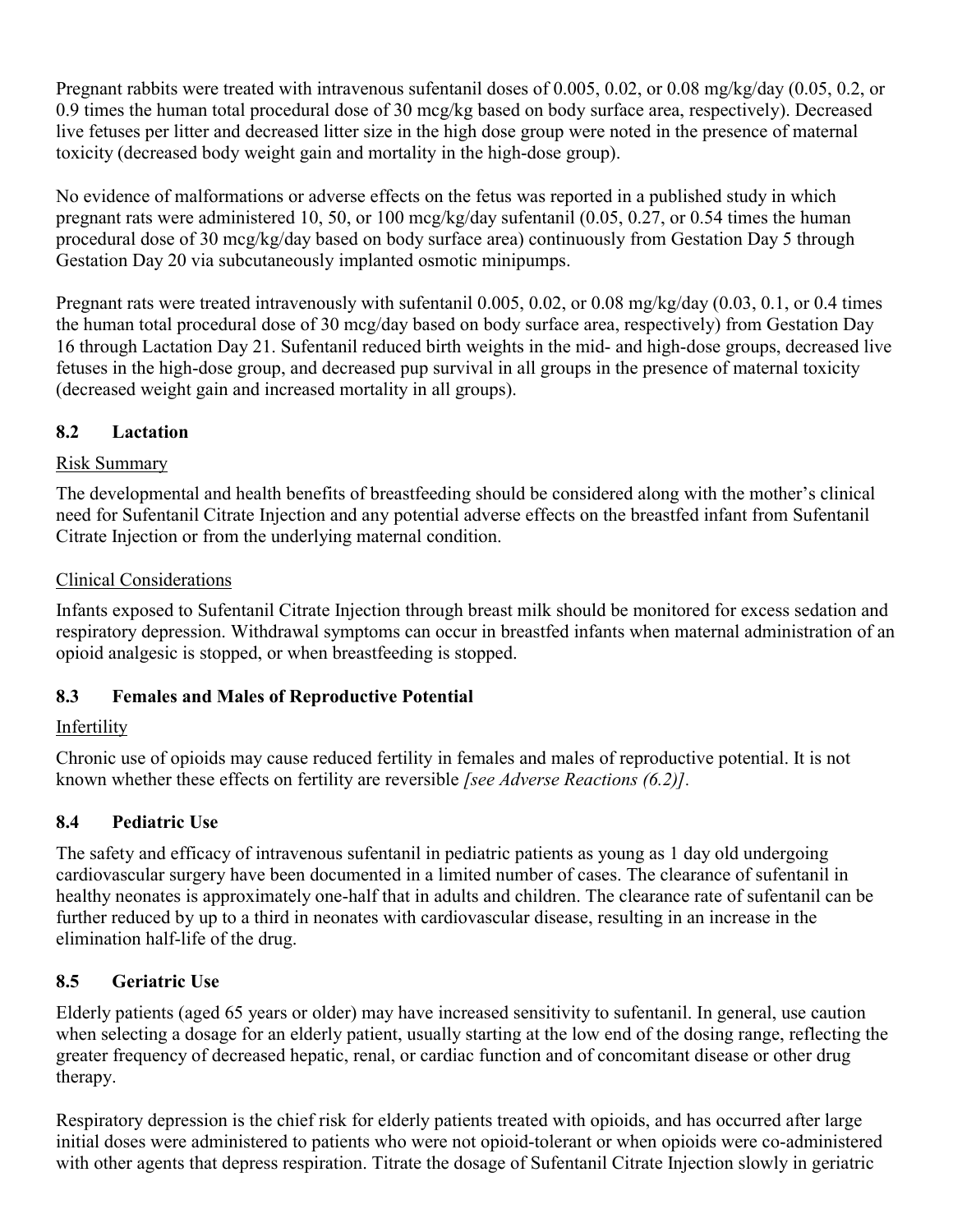patients and monitor closely for signs of central nervous system and respiratory depression *[see Warnings and Precautions (5.6)]*.

## **8.6 Hepatic Impairment**

Sufentanil Citrate Injection should be administered with caution to patients with liver dysfunction because of the extensive hepatic metabolism. Reduce the dosage as needed and monitor closely for signs of respiratory depression, sedation, and hypotension.

## **8.7 Renal Impairment**

Sufentanil Citrate Injection should be administered with caution to patients with kidney dysfunction because of the renal excretion of sufentanil citrate and its metabolites. Reduce the dosage as needed and monitor for signs of respiratory depression, sedation, and hypotension.

## **9 DRUG ABUSE AND DEPENDENCE**

## **9.1 Controlled Substance**

Sufentanil Citrate Injection contains sufentanil, a Schedule II controlled substance.

## **9.2 Abuse**

Sufentanil Citrate Injection contains sufentanil, a substance with a high potential for abuse similar to other opioids including hydrocodone, hydromorphone, methadone, morphine, oxycodone, oxymorphone, and tapentadol. Sufentanil Citrate Injection can be abused and is subject to misuse, addiction, and criminal diversion *[see Warnings and Precautions (5.1)].* Drug addiction is a cluster of behavioral, cognitive, and physiological phenomena that develop after repeated substance use and includes: a strong desire to take the drug, difficulties in controlling its use, persisting in its use despite harmful consequences, a higher priority given to drug use than to other activities and obligations, increased tolerance, and sometimes a physical withdrawal.

Sufentanil Citrate Injection, like other opioids, can be diverted for non-medical use into illicit channels of distribution. Careful recordkeeping of prescribing information, including quantity, frequency, and renewal requests, as required by state and federal law, is strongly advised.

## Risks Specific to Abuse of Sufentanil Citrate Injection

Abuse of Sufentanil Citrate Injection poses a risk of overdose and death. The risk is increased with concurrent use of Sufentanil Citrate Injection with alcohol and other central nervous system depressants. Parenteral drug abuse is commonly associated with transmission of infectious diseases such as hepatitis and HIV.

## **9.3 Dependence**

Both tolerance and physical dependence can develop during chronic opioid therapy. Tolerance is the need for increasing doses of opioids to maintain a defined effect such as analgesia (in the absence of disease progression or other external factors). Tolerance may occur to both the desired and undesired effects of drugs, and may develop at different rates for different effects.

Physical dependence results in withdrawal symptoms after abrupt discontinuation or a significant dosage reduction of a drug. Withdrawal also may be precipitated through the administration of drugs with opioid antagonist activity (e.g., naloxone, nalmefene), mixed agonist/antagonist analgesics (pentazocine, butorphanol, nalbuphine), or partial agonists (buprenorphine). Physical dependence may not occur to a clinically significant degree until after several days to weeks of continued opioid usage.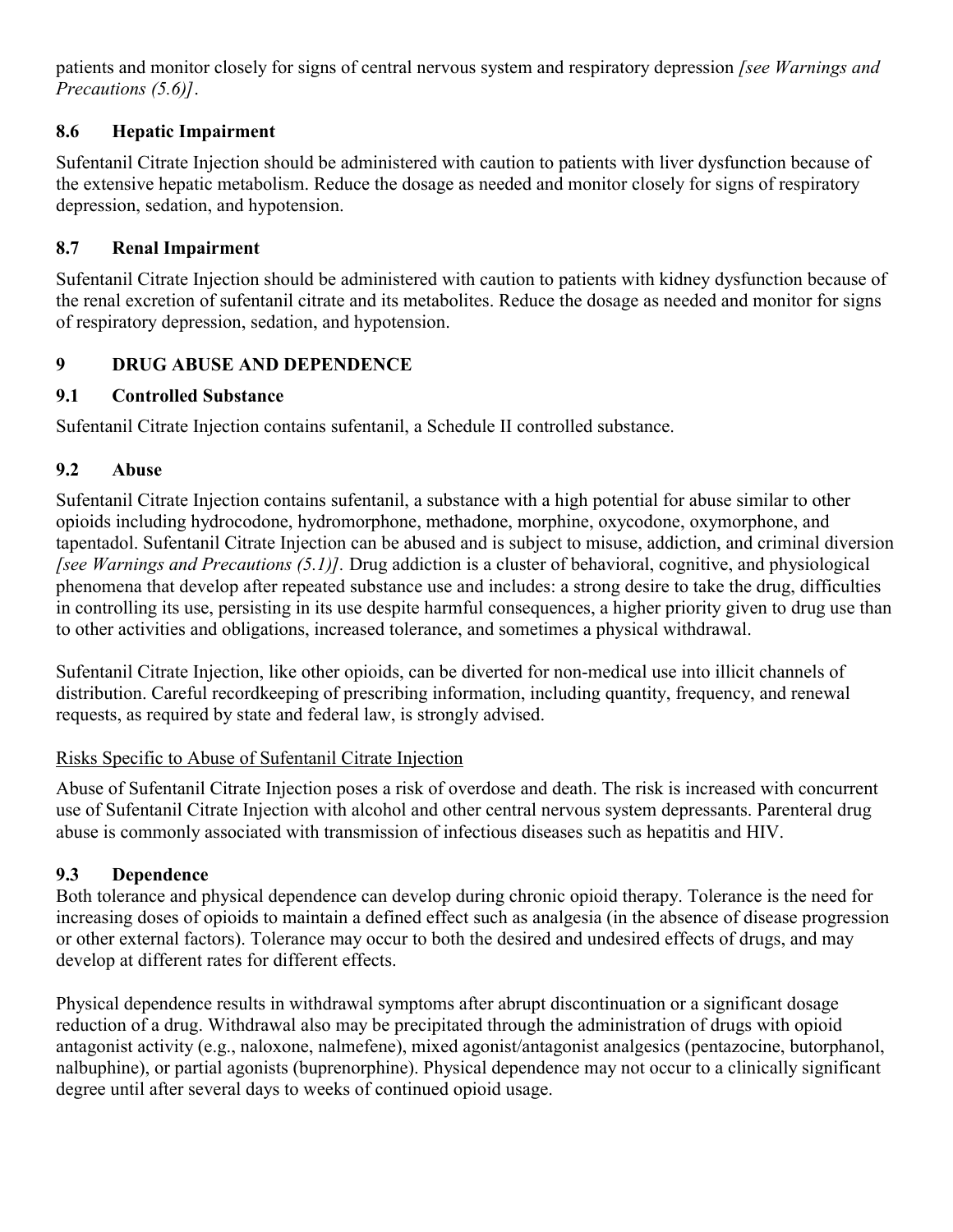## **10 OVERDOSAGE**

## Clinical Presentation

Acute overdose with Sufentanil Citrate Injection can be manifested by respiratory depression, somnolence progressing to stupor or coma, skeletal muscle flaccidity, cold and clammy skin, constricted pupils, and, in some cases, pulmonary edema, bradycardia, hypotension, partial or complete airway obstruction, atypical snoring, and death. Marked mydriasis rather than miosis may be seen with hypoxia in overdose situations *[see Clinical Pharmacology (12.2)]*.

## Treatment of Overdose

In case of overdose, priorities are the reestablishment of a patent and protected airway and institution of assisted or controlled ventilation, if needed. Employ other supportive measures (including oxygen and vasopressors) in the management of circulatory shock and pulmonary edema as indicated. Cardiac arrest or arrhythmias will require advanced life-support techniques. The opioid antagonists, naloxone or nalmefene, are specific antidotes to respiratory depression resulting from opioid overdose. For clinically significant respiratory or circulatory depression secondary to sufentanil overdose, administer an opioid antagonist. Opioid antagonists should not be administered in the absence of clinically significant respiratory or circulatory depression secondary to sufentanil overdose.

Because the duration of opioid reversal is expected to be less than the duration of action of sufentanil in Sufentanil Citrate Injection, carefully monitor the patient until spontaneous respiration is reliably reestablished. If the response to an opioid antagonist is suboptimal or only brief in nature, administer additional antagonist as directed by the product's prescribing information. In an individual physically dependent on opioids, administration of the recommended usual dosage of the antagonist will precipitate an acute withdrawal syndrome. The severity of the withdrawal symptoms experienced will depend on the degree of physical dependence and the dose of the antagonist administered. If a decision is made to treat serious respiratory depression in the physically dependent patient, administration of the antagonist should be initiated with care and by titration with smaller than usual doses of the antagonist.

## **11 DESCRIPTION**

Sufentanil Citrate Injection, USP is a sterile, nonpyrogenic solution of sufentanil citrate in water for injection. Sufentanil Citrate is a potent opioid analgesic which is administered either epidurally or by intravenous injection.

Each mL contains sufentanil citrate equivalent to 50 mcg of sufentanil. May contain sodium hydroxide and/or hydrochloric acid for pH adjustment. pH 4.2 (3.5 to 6.0).

The solution contains no bacteriostat, antimicrobial agent or added buffer and is intended for use only as a single-use injection. When smaller doses are required, the unused portion should be discarded in an appropriate manner.

Sufentanil Citrate, USP, occurs as a white crystalline powder and is chemically designated as *N*-[-4- (methyoxymethyl)-1-[2-(2-thienyl)ethyl]-4-piperidinyl]-*N*-phenylpropanamide 2-hydroxy-1,2,3 propanetricarboxylate (1:1).

The molecular formula of sufentanil citrate is  $C_{22}H_{30}N_2O_2S\bullet C_6H_8O_7$  and the molecular weight is 578.69. Sufentanil Citrate has the following structural formula: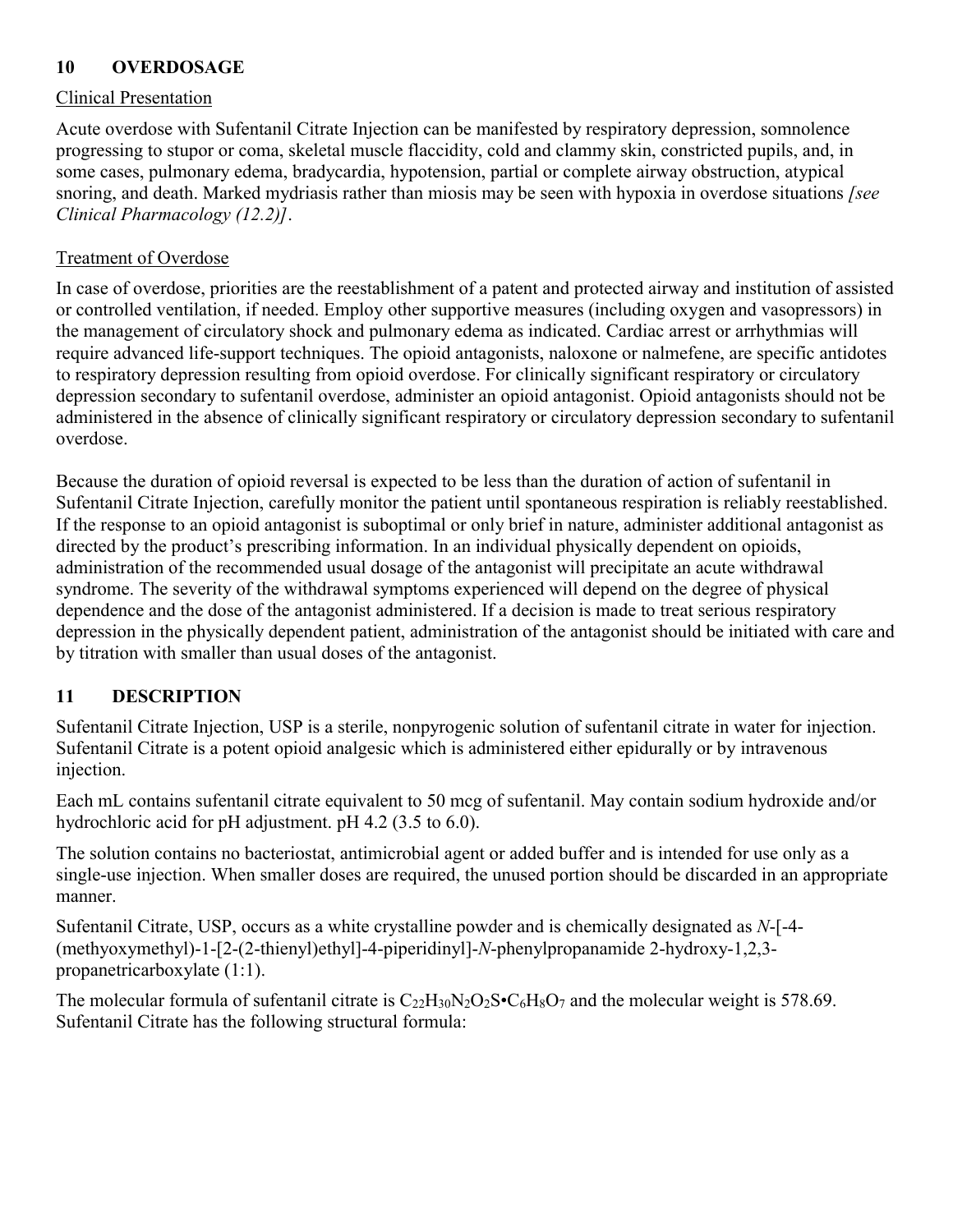

## **12 CLINICAL PHARMACOLOGY**

## **12.1 Mechanism of Action**

Sufentanil is an opioid agonist. When used in balanced general anesthesia, sufentanil has been reported to be as much as 10 times as potent as fentanyl. When administered intravenously as a primary anesthetic agent with 100% oxygen, sufentanil is approximately 5 to 7 times as potent as fentanyl.

## **12.2 Pharmacodynamics**

## Effects on the Central Nervous System

Sufentanil produces respiratory depression by direct action on brain stem respiratory centers. The respiratory depression involves both a reduction in the responsiveness of the brain stem respiratory centers to increases in carbon dioxide tension and to electrical stimulation.

Sufentanil causes miosis, even in total darkness. Pinpoint pupils are a sign of opioid overdose but are not pathognomonic (e.g., pontine lesions of hemorrhagic or ischemic origins may produce similar findings). Marked mydriasis rather than miosis may be seen due to hypoxia in overdose situations.

## Effects on the Gastrointestinal Tract and Other Smooth Muscle

Sufentanil causes a reduction in motility associated with an increase in smooth muscle tone in the antrum of the stomach and duodenum. Digestion of food in the small intestine is delayed and propulsive contractions are decreased. Propulsive peristaltic waves in the colon are decreased, while tone may be increased to the point of spasm resulting in constipation. Other opioid-induced effects may include a reduction in biliary and pancreatic secretions, spasm of sphincter of Oddi, and transient elevations in serum amylase.

## Effects on the Cardiovascular System

Sufentanil produces peripheral vasodilation which may result in orthostatic hypotension or syncope. Manifestations of histamine release and/or peripheral vasodilation may include pruritus, flushing, red eyes and sweating and/or orthostatic hypotension.

## Effects on the Endocrine System

Opioids inhibit the secretion of adrenocorticotropic hormone (ACTH), cortisol, and luteinizing hormone (LH) in humans. They also stimulate prolactin, growth hormone (GH) secretion, and pancreatic secretion of insulin and glucagon *[see Adverse Reactions (6.2)]*.

Chronic use of opioids may influence the hypothalamic-pituitary-gonadal axis, leading to androgen deficiency that may manifest as low libido, impotence, erectile dysfunction, amenorrhea, or infertility. The causal role of opioids in the clinical syndrome of hypogonadism is unknown because the various medical, physical, lifestyle, and psychological stressors that may influence gonadal hormone levels have not been adequately controlled for in studies conducted to date *[see Adverse Reactions (6.2)]*.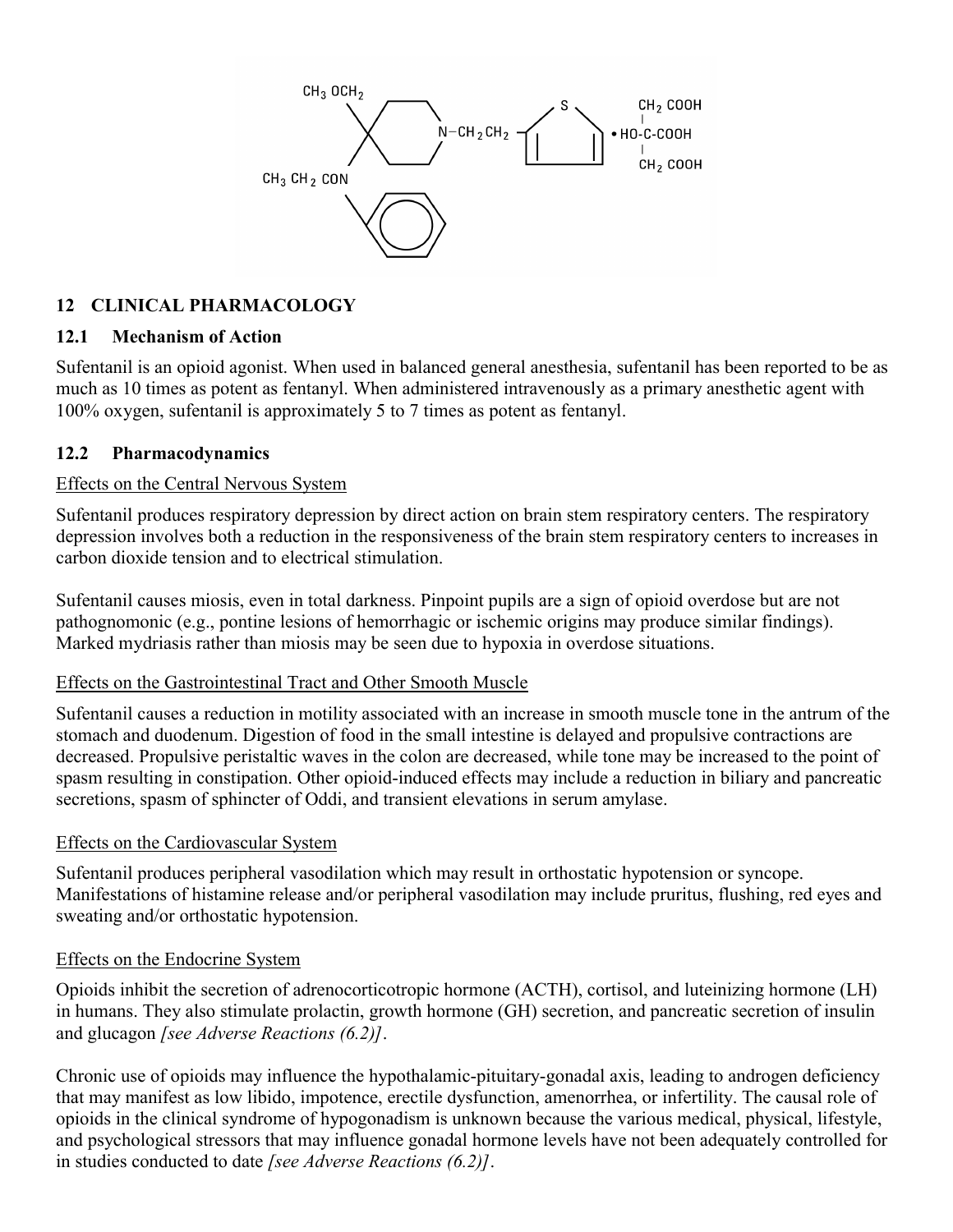#### Effects on the Immune System

Opioids have been shown to have a variety of effects on components of the immune system in in vitro and animal models. The clinical significance of these findings is unknown. Overall, the effects of opioids appear to be modestly immunosuppressive.

#### Concentration–Efficacy Relationships

The minimum effective analgesic concentration will vary widely among patients, especially among patients who have been previously treated with potent agonist opioids *[see Dosage and Administration (2.1, 2.2)]*. The minimum effective analgesic concentration of sufentanil for any individual patient may increase over time due to an increase in pain, the development of a new pain syndrome and/or the development of analgesic tolerance.

#### Concentration–Adverse Reaction Relationships

There is a relationship between increasing sufentanil plasma concentration and increasing frequency of dose-related opioid adverse reactions such as nausea, vomiting, CNS effects, and respiratory depression. In opioid-tolerant patients, the situation may be altered by the development of tolerance to opioid-related adverse reactions *[see Dosage and Administration (2.1, 2.2, 2.3)]*.

#### **12.3 Pharmacokinetics**

Sufentanil Citrate Injection is administered by the intravenous or epidural route. The pharmacokinetics of intravenous sufentanil can be described as a three-compartment model.

#### Absorption

After epidural administration of incremental doses totaling 5 to 40 mcg sufentanil during labor and delivery, maternal and neonatal sufentanil plasma concentrations were at or near the 0.05 to 0.1 ng/mL limit of detection, and were slightly higher in mothers than in their infants.

#### Distribution

Plasma protein binding of sufentanil, related to the alpha acid glycoprotein concentration, was approximately 93% in healthy males, 91% in mothers and 79% in neonates. Sufentanil has a distribution time of 1.4 minutes and redistribution time of 17.1 minutes.

#### Elimination

The elimination half-life is 164 minutes in adults. The elimination half-life of sufentanil is shorter (e.g.  $97 +/-$ 42 minutes) in infants and children, and longer in neonates (e.g. 434 +/- 160 minutes) compared to that of adolescents and adults.

#### Metabolism

The liver and small intestine are the major sites of biotransformation.

#### Excretion

Approximately 80% of the administered dose is excreted within 24 hours and only 2% of the dose is eliminated as unchanged drug.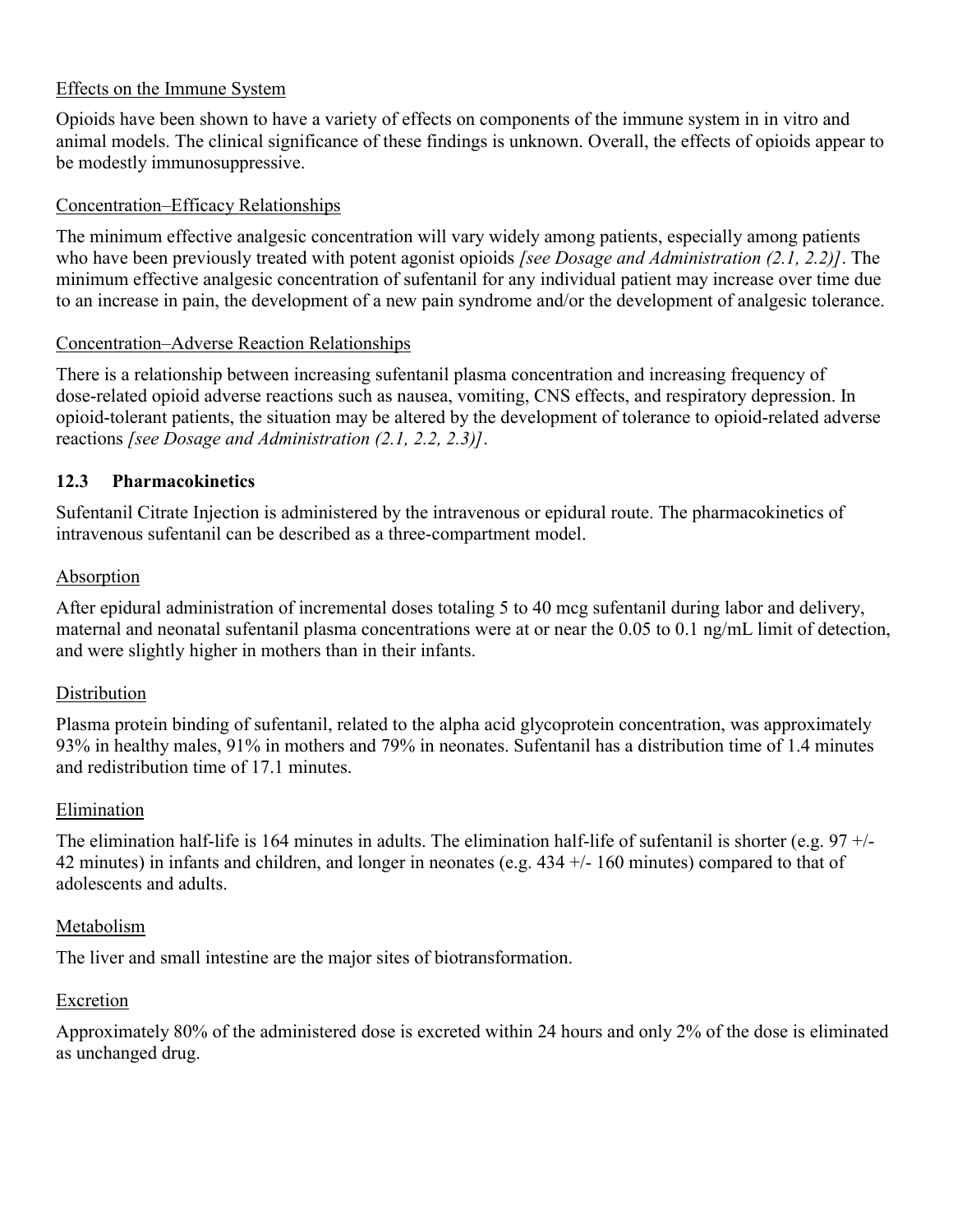## **13 NONCLINICAL TOXICOLOGY**

## **13.1 Carcinogenesis, Mutagenesis, Impairment of Fertility**

#### Carcinogenesis

Long-term studies in animals to evaluate the carcinogenic potential of sufentanil have not been conducted.

## Mutagenesis

Sufentanil was not genotoxic in the in vitro bacterial reverse mutation assay (Ames assay) or in the in vivo rat bone marrow micronucleous assay.

#### Impairment of Fertility

Fertility and early embryonic development studies were conducted in male and female rats treated with 0.005, 0.02 or 0.08 mg/kg sufentanil IV for 56 days and 14 days prior to mating through gestation respectively. Increased mortality was noted in all treatment groups. Lower pregnancy rated were noted following treatment of males at doses of 0.02 and 0.08 mg/kg (0.1 and 0.4 times the maximum human total procedural dose of 30 mcg/kg IV, based on a body surface area comparison), suggesting the potential for an adverse effect on fertility in males. Increased resorption of fetuses and reduced litter size was noted in the high dose females (0.4 times the maximum human total procedural dose of 30 mcg/kg IV, based on a body surface area comparison) suggesting the potential for fetotoxicity, likely due to maternal toxicity.

## **14 CLINICAL STUDIES**

#### Epidural Use in Labor and Delivery

Epidural sufentanil was tested in 340 patients in two (one single-center and one multicenter) double-blind, parallel studies. Doses ranged from 10 to 15 mcg sufentanil and were delivered in a 10 mL volume of 0.125% bupivacaine with and without epinephrine 1:200,000. In all cases sufentanil was administered following a dose of local anesthetic to test proper catheter placement. Since epidural opioids and local anesthetics potentiate each other, these results may not reflect the dose or efficacy of epidural sufentanil by itself.

Individual doses of 10 to 15 mcg sufentanil plus bupivacaine 0.125% with epinephrine provided analgesia during the first stage of labor with a duration of 1 to 2 hours. Onset was rapid (within 10 minutes). Subsequent doses (equal dose) tended to have shorter duration. Analgesia was profound (complete pain relief) in 80% to 100% of patients and a 25% incidence of pruritus was observed. The duration of initial doses of sufentanil plus bupivacaine with epinephrine is approximately 95 minutes, and of subsequent doses, 70 minutes.

There are insufficient data to critically evaluate neonatal neuromuscular and adaptive capacity following recommended doses of maternally administered epidural sufentanil with bupivacaine. However, if larger than recommended doses are used for combined local and systemic analgesia, e.g. after administration of a single dose of 50 mcg epidural sufentanil during delivery, then impaired neonatal adaption to sound and light can be detected for 1 to 4 hours and if a dose of 80 mcg is used impaired neuromuscular coordination can be detected for more than 4 hours.